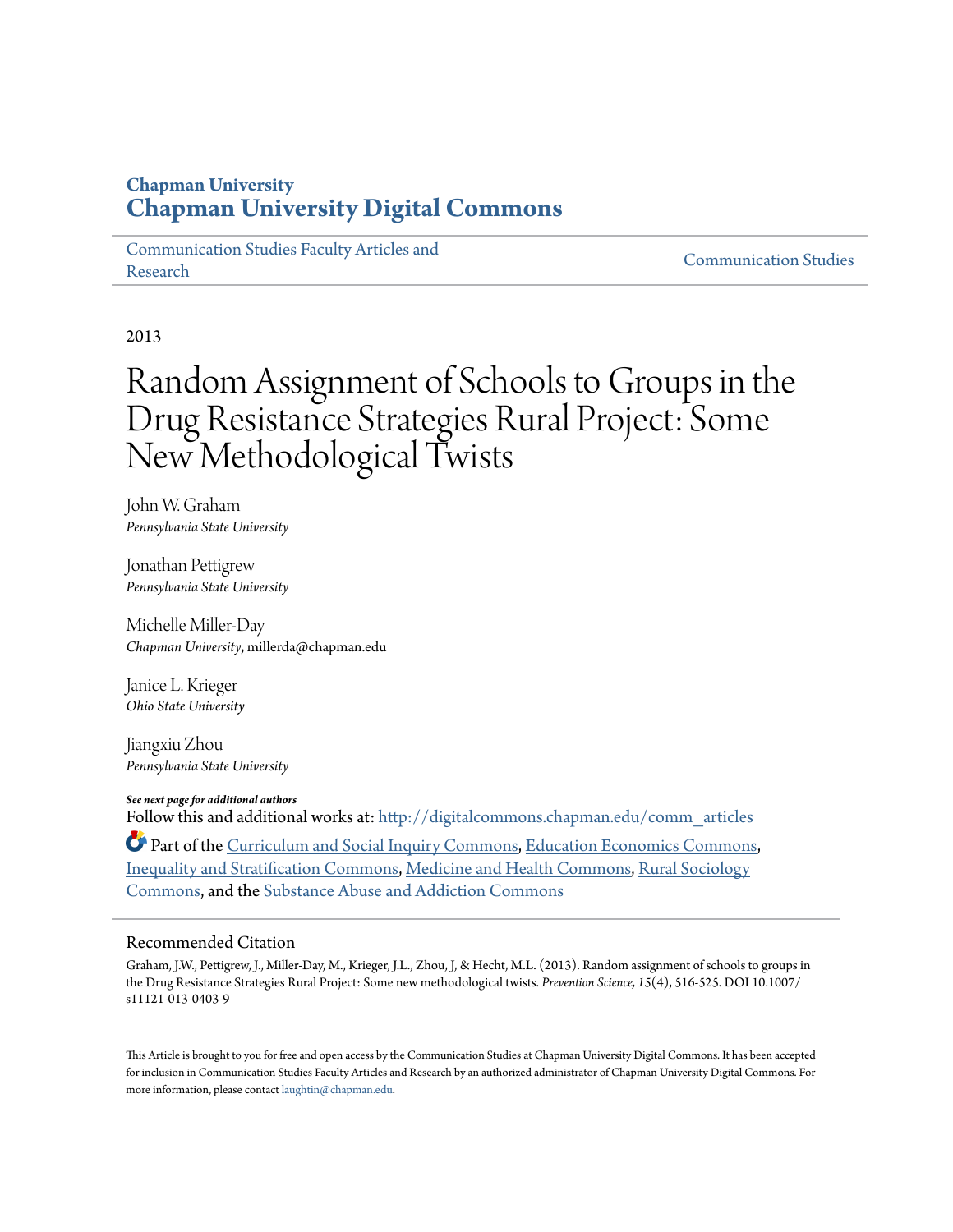## Random Assignment of Schools to Groups in the Drug Resistance Strategies Rural Project: Some New Methodological Twists

#### **Comments**

This is a pre-copy-editing, author-produced PDF of an article accepted for publication in *Prevention Science*, volume 15, issue 4, in 2013 following peer review. The final publication is available at Springer via [DOI:](http://dx.doi.org/10.1007/s11121-013-0403-9) [10.1007/s11121-013-0403-9.](http://dx.doi.org/10.1007/s11121-013-0403-9)

#### **Copyright**

Springer

#### **Authors**

John W. Graham, Jonathan Pettigrew, Michelle Miller-Day, Janice L. Krieger, Jiangxiu Zhou, and Michael L. Hecht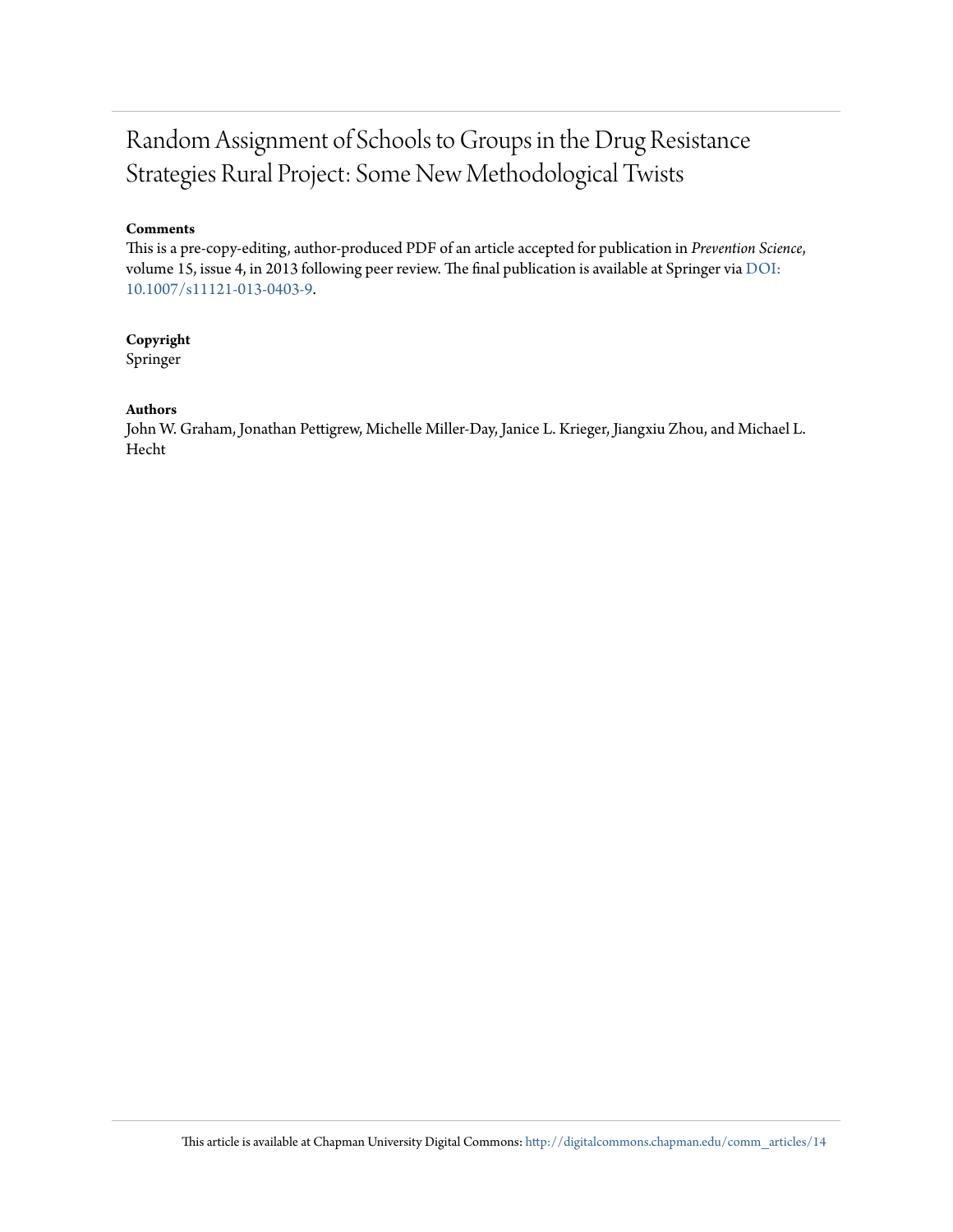

# NIH Public Access

**Author Manuscript**

*Prev Sci*. Author manuscript; available in PMC 2014 August 01.

#### Published in final edited form as:

*Prev Sci*. 2014 August ; 15(4): 516–525. doi:10.1007/s11121-013-0403-9.

## **Random Assignment of Schools to Groups in the Drug Resistance Strategies Rural Project: Some New Methodological Twists**

#### **John W. Graham**,

Department of Biobehavioral Health, The Pennsylvania State University, University Park, PA, USA

Prevention Research Center, The Pennsylvania State University, University Park, PA, USA

Department of Biobehavioral Health, The Pennsylvania State University, 219 BBH Bldg, University Park, PA 16802, USA

#### **Jonathan Pettigrew**,

Department of Communication Arts and Sciences, The Pennsylvania State University, University Park, PA, USA

#### **Michelle Miller-Day**,

Department of Communication Arts and Sciences, The Pennsylvania State University, University Park, PA, USA

#### **Janice L. Krieger**,

School of Communication, The Ohio State University, Columbus, OH, USA

#### **Jiangxiu Zhou**, and

Department of Biobehavioral Health, The Pennsylvania State University, University Park, PA, USA

#### **Michael L. Hecht**

Prevention Research Center, The Pennsylvania State University, University Park, PA, USA

Department of Communication Arts and Sciences, The Pennsylvania State University, University Park, PA, USA

John W. Graham: jgraham@psu.edu

#### **Abstract**

Random assignment to groups is the foundation for scientifically rigorous clinical trials. But assignment is challenging in group randomized trials when only a few units (schools) are assigned to each condition. In the DRSR project, we assigned 39 rural Pennsylvania and Ohio schools to three conditions (rural, classic, control). But even with 13 schools per condition, achieving pretest

<sup>©</sup> Society for Prevention Research 2013

Correspondence to: John W. Graham, jgraham@psu.edu.

*Present Address:* J. Pettigrew, School of Communication Studies, University of Tennessee, Knoxville, TN, USA *Present Address:* M. Miller-Day, Department of Communication Studies, Chapman University, Orange, CA, USA Portions of this were presented at the Annual Meeting of the Society for Prevention Research, Washington, DC, June 2, 2011.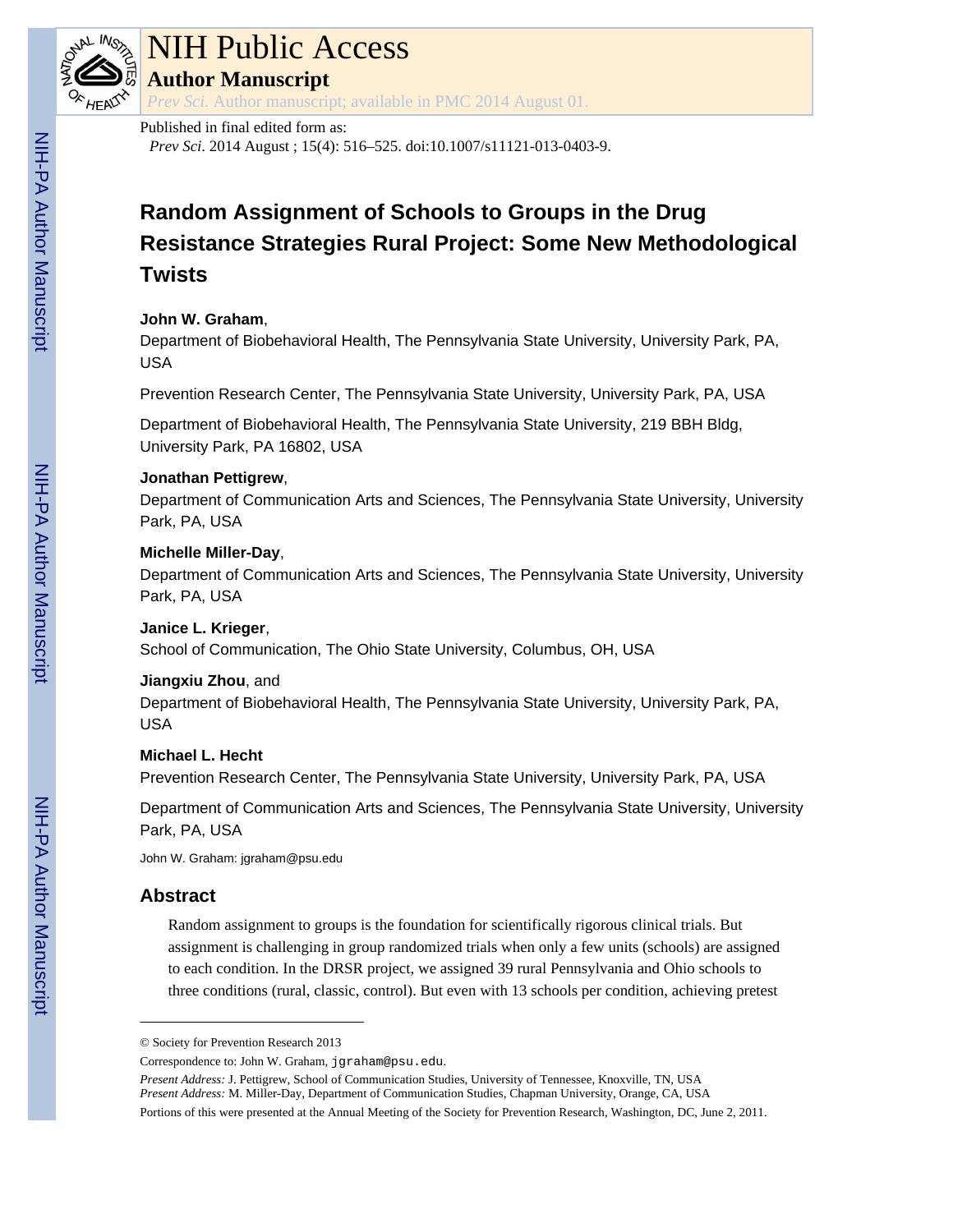equivalence on important variables is not guaranteed. We collected data on six important schoollevel variables: rurality, number of grades in the school, enrollment per grade, percent white, percent receiving free/assisted lunch, and test scores. Key to our procedure was the inclusion of school-level drug use data, available for a subset of the schools. Also, key was that we handled the partial data with modern missing data techniques. We chose to create one composite stratifying variable based on the seven school-level variables available. Principal components analysis with the seven variables yielded two factors, which were averaged to form the composite inflatesuppress (CIS) score which was the basis of stratification. The CIS score was broken into three strata within each state; schools were assigned at random to the three program conditions from within each stratum, within each state. Results showed that program group membership was unrelated to the CIS score, the two factors making up the CIS score, and the seven items making up the factors. Program group membership was not significantly related to pretest measures of drug use (alcohol, cigarettes, marijuana, chewing tobacco; smallest *p*>.15), thus verifying that pretest equivalence was achieved.

#### **Keywords**

Random assignment; Group randomized trial; Principal component analysis; Missing data

Random assignment to groups is the foundation for scientifically rigorous clinical trials. The theory behind random assignment depends on the "long run." That is, random assignment is likely to work to produce pretest equivalence in treatment and control groups only when a sufficiently large number of units are assigned to each group. This is especially key in group randomized trials in which whole schools, or other intact units, are assigned to conditions. In such situations, it is rare that more than a few schools can be assigned to each condition, which makes ensuring pretest equivalence even more important in order to test accurately for intervention effects. The purpose of this article is to report on the random assignment procedures used in a school-based intervention study. Our approach, which involved a relatively small number of units (schools), illustrates the utility of applying missing data procedures in order to incorporate state substance use monitoring data into the random assignment process.

#### **The Drug Resistance Strategies Rural Project**

The Drug Resistance Strategies Rural (DRSR) project was designed to study adaptation processes for the school-based substance abuse prevention program known as *keepin*' *it REAL* (*kiR*; Colby et al. 2013; Hecht et al. 2003; Hecht and Miller-Day 2007). We studied two approaches to curricular adaptation:

#### **Designer Adaptation**

The original developers adapted the "Classic" curriculum, which made use of materials originally developed for a largely Latino, urban population, resulting in the new, "Rural" version of *kiR*. New written and video materials involving rural PA students were developed so as to be more relevant for the target, largely Caucasian, population. The designer adaptation processes used in DRSR are described in Colby et al. (2013).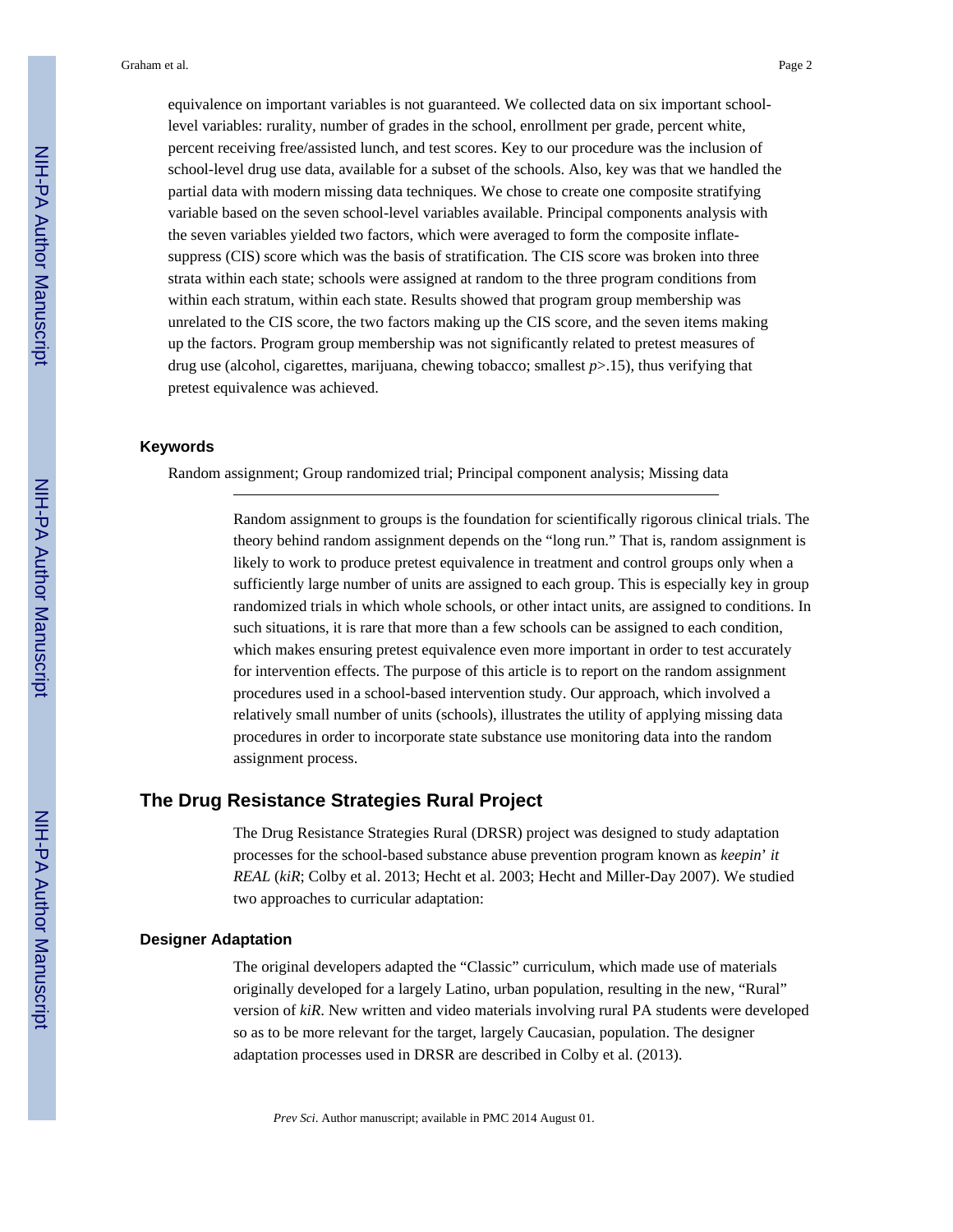#### **Implementer Adaptation**

We examined how teachers in largely Caucasian, rural schools adapted both the "Rural" version and the original "Classic" version of *kiR*. Papers describing some types of adaptations and reasons for implementer adaptation of *kiR* are described in Miller-Day et al. (2013).

The two versions may both have an impact on substance use. Many prevention programs are not developed with cultural diversity in mind (Harthun et al. 2008; Hecht et al. 2003) and, so, may require adaptation for different cultural audiences. Based on the principle of cultural grounding (Hecht and Krieger 2006), the designer-adapted version is hypothesized to reduce use because of its cultural alignment with the target population. That is, the designer-adapted version is expected to be more effective because it uses materials from within the rural, adolescent culture whereas the implementer adapted version imports material from a different culture (i.e., urban, Latino/a). Adaptations to the curriculum by the implementers may also affect program outcomes. Other studies report that teachers within classrooms of ethnic minority students were inclined to adapt prevention curricula to make lessons more culturally appropriate for their students (Ringwalt et al. 2004), and thus we hypothesized that rural teachers also may effectively adapt the classic curriculum to fit their students' culture. As data become available the effects of these two versions will be examined.

In the DRSR project, we originally recruited and assigned 41 schools to three experimental conditions. But even with 13–14 schools per condition, it was still essential to maximize the chance that random assignment would achieve pretest equivalence on important study variables, including the main dependent variable, student drug use.

One assignment strategy used under these circumstances is matching. With this strategy, each treatment school is matched with a control school such that the two schools share important pre-existing characteristics. Unfortunately this strategy has drawbacks. Matching does produce good comparability on all variables involved in the matching, but there is no guarantee that matching will produce pretest equivalence on variables not involved in matching. Also, there is a certain, perhaps well-deserved, stigma attached with non-random assignment procedures. Finally, program effects analyses with matched samples are not always straightforward.

A second strategy under these circumstances has been to use a stratified random assignment procedure. Stratification has advantages over matching because it is still a random assignment procedure. However, when relatively few intact units are to be assigned to each experimental condition, only a small number of stratifying variables can be used.

Finally, a stratifying procedure was suggested by Graham et al. (1984; also see Dent et al. 1993), in which numerous school-level variables can be taken into account and combined in a way that allows stratification to be handled with just a single stratifying variable. The procedure has been used successfully in several large, school-based prevention studies (e.g., Caldwell et al. 2012; Dent et al. 1993; Graham et al. 1984; Hansen and Graham 1991; Hecht et al. 2003). We used a variant of this procedure in the current project.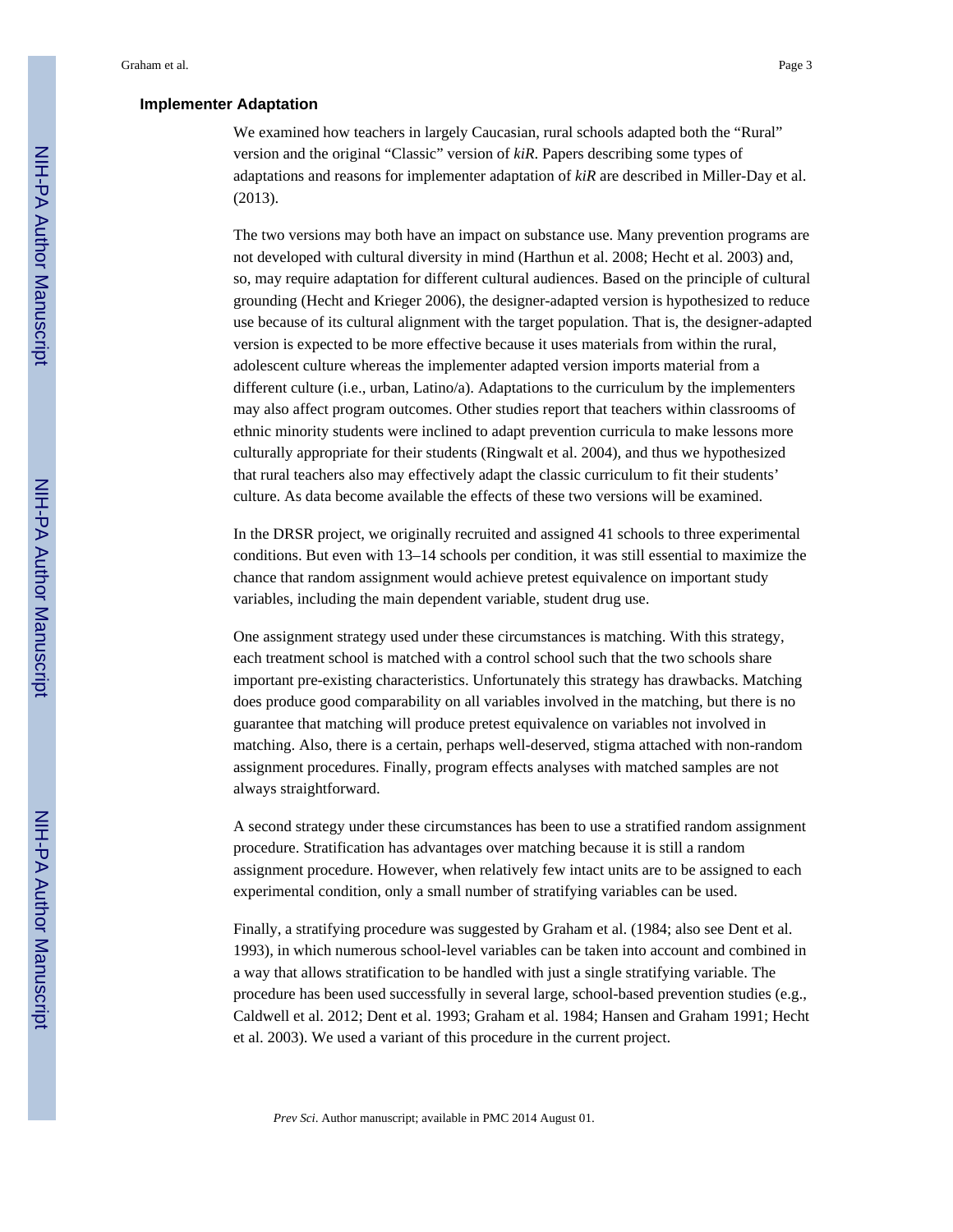In school-based prevention studies such as this, it is typically possible, prior to random assignment, to obtain archival data on several relevant school-level variables. Graham et al. (1984) obtained school-level data for test scores, ethnic make-up (percent Anglo, Black, Hispanic, Asian-Pacific Islander), enrollment, SES (title I index), absences and mobility, crime incidents divided by school size, and percent nonfluent English speakers. These researchers also were able to judge each school's likely cooperation based on an overall rating by two school-district researchers with extensive experience with the various schools, and on prior school cooperation on recent nutrition and smoking studies carried out in the district. Dent et al. (1993) made use of a similar set of school-level variables, including school enrollment, number of sixth-grade classes, number of grades in the school, ethnic composition (percent white, black, Hispanic, and other), percent of students with English as a second language, SES (e.g., via percent of students receiving Aid to Families with Dependent Children), and test scores (reading, writing, and math).

One thing missing from the Graham et al. (1984) and Dent et al. (1993) studies were preassignment, school-level data on the main dependent variable: student drug use. As is often the case with this type of study, school recruitment and assignment to experimental conditions must occur in rapid succession, precluding the very desirable option of collecting pre-assignment data on the same schools that will be taking part in the study.

#### **Assignment Procedure in the DRSR Project**

Our goal for the current study was to follow the procedure outlined by Graham et al. (1984) to arrive at a single composite stratifying variable for randomization based on the schoollevel variables available. In the current study, we were also able to obtain measures of several important school-level variables relevant to study hypotheses: a rurality index, number of grades in the school, enrollment per grade, percent white, percent receiving free/ assisted lunch, and test scores.

As noted above, it is usually not possible to incorporate school-level drug use data into decisions about random assignment because access to the subject population is typically limited until after random assignment is complete. Fortunately, the Pennsylvania Youth Survey (PAYS), which is sponsored and conducted biennially by the Pennsylvania Commission on Crime and Delinquency, had recently been conducted (2007). Thus, drug use data from a random sample of students were available for the majority of Pennsylvania schools involved in our study. Having drug use data for random assignment was highly desirable, to be sure. But in the past, having these data for only some of the schools to be randomly assigned would have been useless. However, modern missing data analysis techniques (multiple imputation and maximum likelihood) are available for addressing the missing school-level data (e.g., Graham 2009, 2012; Graham et al. 2003, 2012; Schafer and Graham 2002), and allowed us to make use of the partial data. The small number of schools involved in the assignment could have been a challenge, but Graham and Schafer (1999) have shown that multiple imputation performs very well even with small sample sizes. Still, 15 schools with drug use data is an extremely small number; thus, the issue of small sample size must be addressed.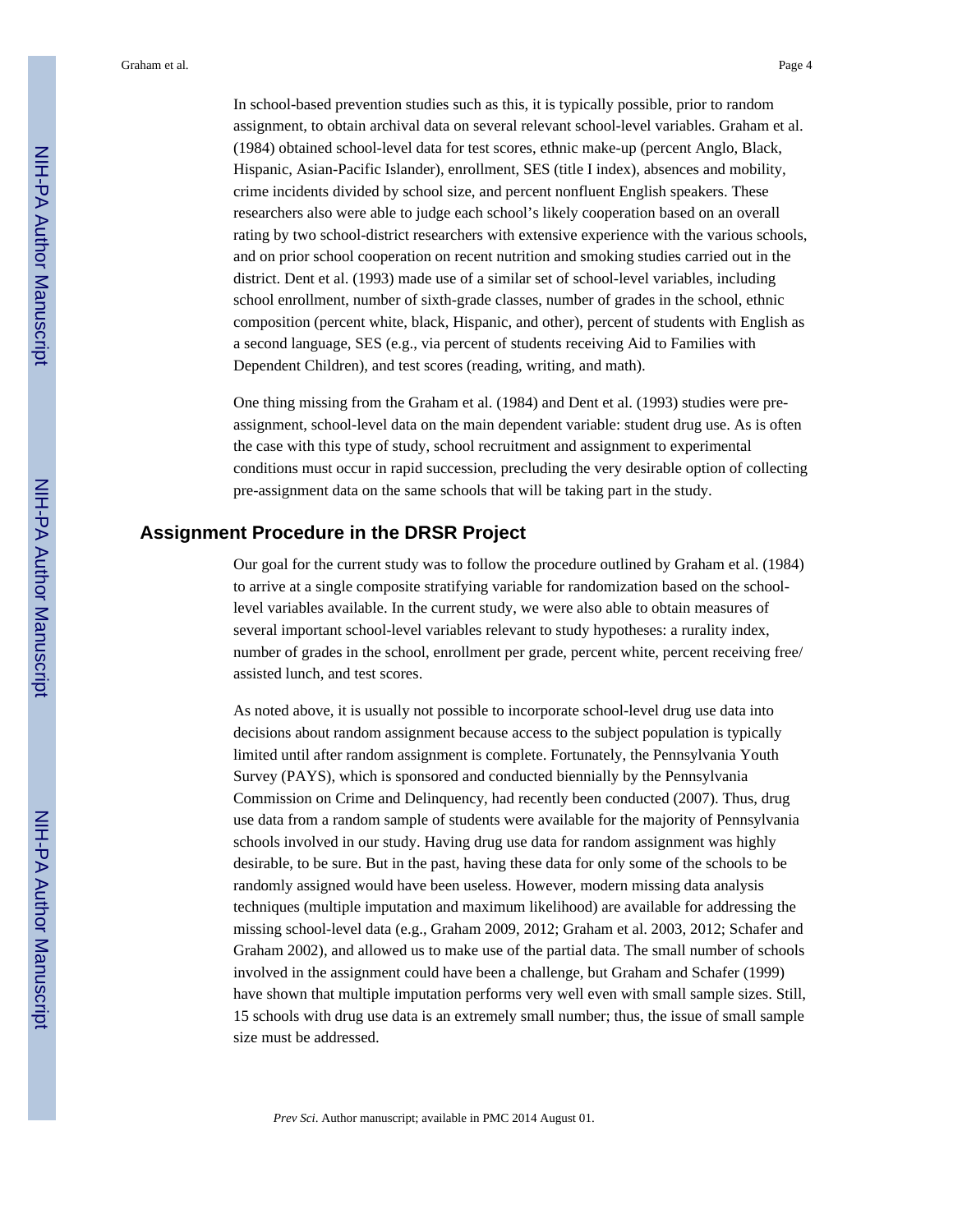In this manuscript, we present solutions to problems related to missing school-level drug use data as well as small sample sizes involved in group randomized trials, making a valuable contribution to the study of school-based interventions.

#### **Method**

#### **Subject Population**

The focus of the present study is on random assignment of the schools recruited for the DRSR project. Study participants were seventh grade students in the schools recruited for the DRSR study. The schools were recruited from largely rural parts of PA and OH. Based on the definitions provided by the National Center for Education Statistics [\(http://](http://nces.ed.gov) [nces.ed.gov](http://nces.ed.gov)), 54 % of the recruited schools fell into the "rural" category; 29 % fell into the "town" category, and 17 % fell into the "suburb" category. Of the 41 schools initially recruited, the total enrollment median was 480 students. The median number of grades per school was six; and the median enrollment per grade was 104. The median percent of students described as white, non-Hispanic was 98 %; and the median percent eligible for free or reduced lunch was 32 %.

#### **Archival, School-Level Measures**

Form the National Center for Educational Statistics (NCES) Common Core of Data website, we were able obtain data for several school-level variables for both PA and OH schools.

**Rurality Index (Rurality)—**The NCES described 12 kinds of communities in four clusters: city, suburb, town, and rural. For our study, we used schools from the latter three clusters. Our rurality index was a nine-point scale ranging from "Rural Remote" (9) to "Suburb Large" (1).

**School Configuration—In** our data, schools fell into one of three basic configurations: grades 7–12 (including one 6–12, and one 6–11), 6–8 (including several 5–8 and some 7–8), and K-8 (including three preK-8). This latter configuration appeared in six OH schools only.

**Number of Grades in the School (Numgrades)—Dent et al. (1993) used this variable** in their analyses.

**Enrollment per Grade (Npergrade)—This variable was total enrollment divided by** number of grades in the school. Given the range of grades per school (two to nine), we felt that enrollment per grade was a more relevant indicator than total enrollment.

**Percent White (Pctwhite)—Given that the overwhelming majority of students in** participating schools were described as white, non-Hispanic (median=98 %), this was the only ethnicity-related variable used in our calculations.

**Percent Receiving Free or Assisted Lunch (Pctlunch)—This variable, which is a** commonly used indicator of SES, was calculated by summing two percentages: percent of total enrollment eligible for free lunch; percent of total enrollment eligible for reduced lunch.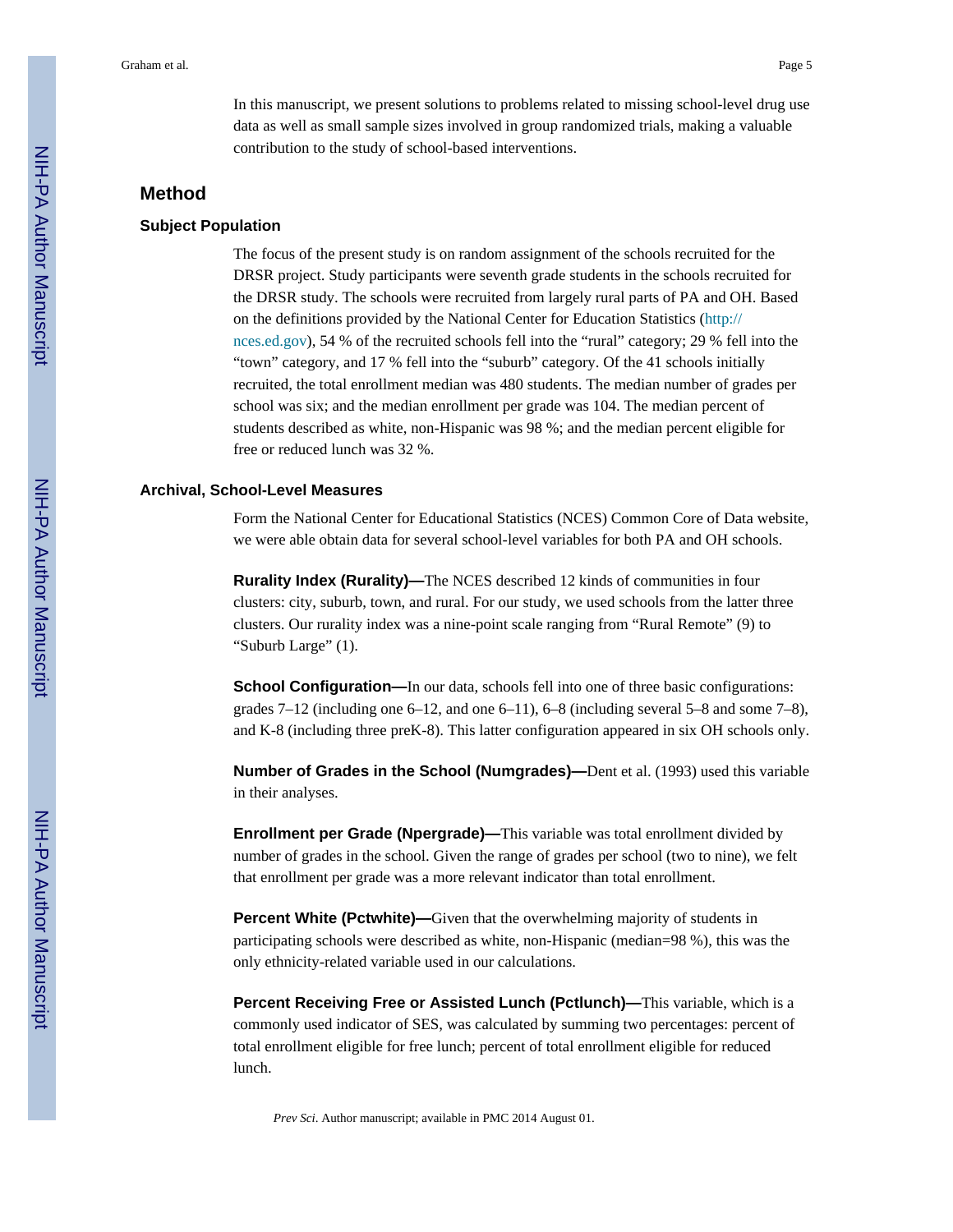**Test Scores (Scores)—**From the PA and OH Departments of Education web sites we were able to obtain information on recent math and reading test score performance for each of the schools. Although the tests were not the same in the two states, they were comparable. In PA schools, scores were obtained for whole schools; in OH schools, scores were obtained separately for sixth, seventh, and eighth grades. The scores used in OH schools were the average of available scores across these three grades.

**School-Level Drug Use Data (Drugs)—**The school-level drug use variable used in the imputation analysis (drugs) was the standardized average of eight individual drug use variables found in the PAYS data: lifetime and past-month use of alcohol, cigarettes, marijuana, and smokeless tobacco. A preliminary principal components analysis showed that all eight school-level variables loaded highly on a single factor. The Drugs variable was included, without modification, in the imputation model.

#### **Missing Data Imputation**

**Additional Sample of PA Schools—**As described above, school-level drug use data came from the PAYS study. These data were available for 15 of the 26 PA schools in our study. In order to improve the stability of the imputation model, we included in the imputation analysis 28 additional PA schools not included in the DRSR study, but for which the PAYS drug use data were available, as were data for all of the other school-level, archival data described above. This strategy is akin to what is known in the statistics literature as using an "informative prior" for imputation (e.g., Schafer 1997). The strategy makes sense only when it is reasonable to assume that the prior information comes from the same population as the main data. In this case, we judged this to be a very reasonable assumption. Fourteen of the additional 28 schools were selected from the pool of schools we had previously sought to recruit for the DRSR study, and 14 others were randomly selected from the remaining list of PAYS schools. All 28 schools selected here would have been eligible to be part of our study based on rurality criteria, and on the presence of seventh grade class in the school. By all accounts, this group of 28 schools was very similar the group of 26 PA schools taking part in the DRSR study; there were no significant differences on assignment variables between the 26 schools in the study and the 28 additional schools (analysis not shown). Table 1 summarizes the sample sizes for the different groupings of PA and OH schools with different patterns of observed and missing data for the school-level, archival data.

**The Missing at Random (MAR) Assumption—**It is commonly noted that modern missing data procedures (multiple imputation, maximum likelihood, and related procedures) assume that the missingness is MAR (e.g., Little and Rubin 2002; Schafer and Graham 2002). What is not often said, however, is that these procedures work well, and are far superior to old procedures (e.g., listwise deletion analysis), even when the MAR assumption is violated (Graham 2009; 2012). Some believe that checking for differences, in this case between schools with and without PAYS data, can help the researcher determine whether or not the MAR assumption holds. Although this type of test has intuitive appeal, it is not true that such tests can help the researcher know if the MAR assumption has been violated. Although tests do exist that can at least help in this regard, they apply to longitudinal data,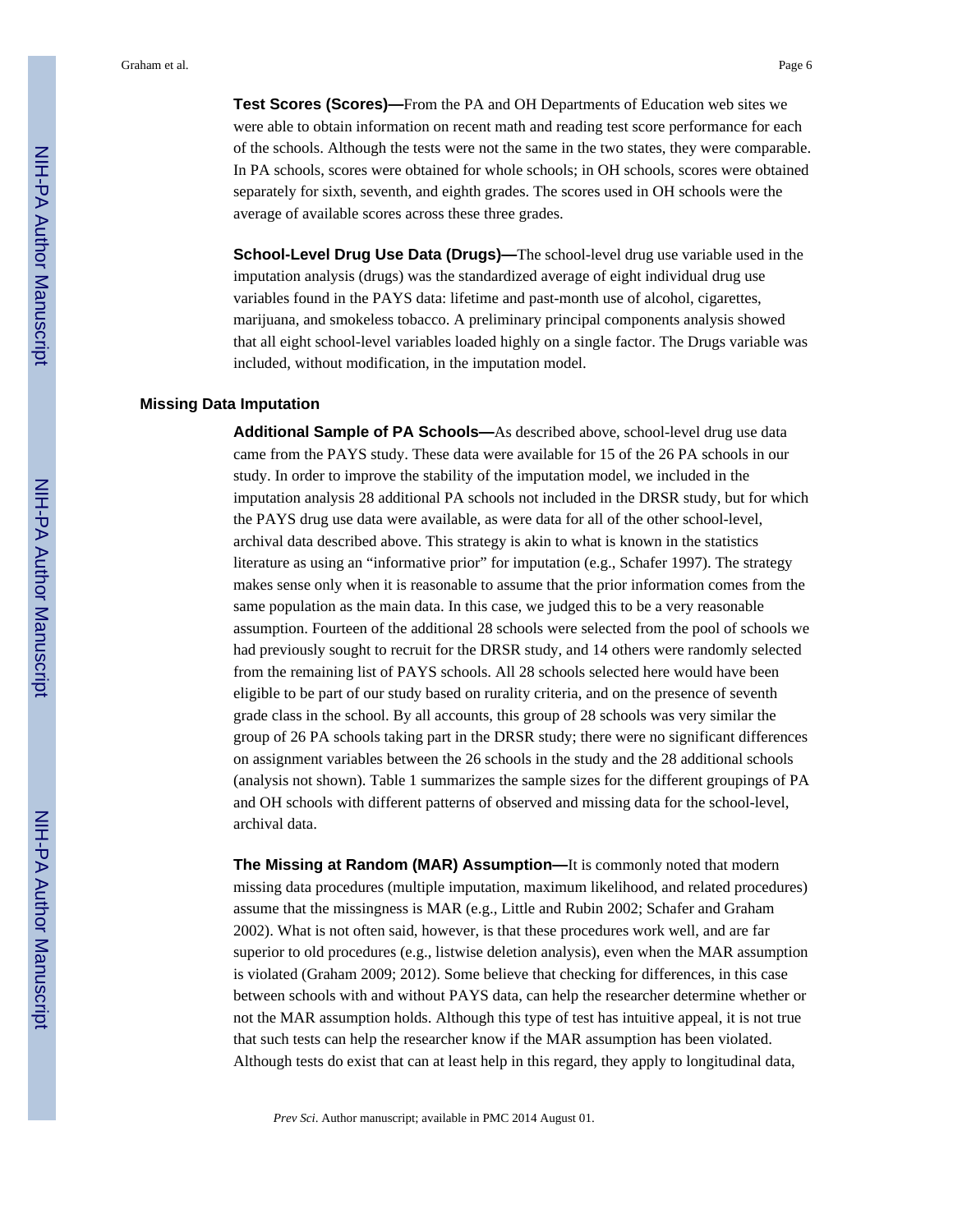and not to the kind of cross-sectional data available in the present study (Graham 2009; 2012; also see Little 1994, p. 482). In any case, based on available information, we estimate that the marginal probability is 92 % that any PA school without PAYS data was never asked to take part in the PAYS study. In sum, we have every reason to believe that MAR holds reasonably well in the present study, and we argue that in this situation, the most important issue is whether pretest equivalence was achieved, and the degree to which missingness was MAR is of secondary importance.

The expanded school-level data set had *N*=26+28+15= 69 PA and OH schools. This number (69) compares favorably with the sample size (50) used in simulations showing that normalmodel MI works well with small samples (Graham and Schafer 1999). With two exceptions (for the Percent White variable), the only missing values were for the school-level drug use variable as shown in Table 1. Following Graham (2012; also see Graham et al. 2012), we performed a single imputation from EM parameters using SAS (version 9.2) Proc MI (Proc MI adds random normal error to each imputed value) on the data set with *N*=69 cases (schools).

**School Configuration Dummy Variable—**Given the three grade configurations described above, two dummy codes were used to represent these variations. The variable S5678 was "1" if school type was "5678," otherwise it was "0." The variable SK8 was "1" if school type was "K-8," otherwise it was "0." School type "7–12" was "0" for both dummy variables. We also used a dummy variable to represent the state (PA vs. OH; PAOH).

**Single Imputation of School-Level Variables—**Ideally, all of the school-level variables, the raw, school-level, drug use variable from the PAYS data, and the dummy variables representing state (PAOH) and grade configuration (S5678 and SK8), would all be included in the imputation analysis. However, because all drug use data were missing for OH schools, including the PAOH dummy variable would produce pathological imputation (see Graham 2012; Schafer 1997). Similarly, because the K-8 grade pattern was found only in the OH schools, and because the OH schools had no drug use data, using the SK8 dummy variable in imputation would also produce pathological imputation. Thus, in this instance, the imputation should be conducted using the S5678 dummy variable, but omitting the SK8 and PAOH dummy variables.

**School-Level Drug Use to be Used in Analyses—**The drugs variable described above was a reasonable estimate of drug use in each of the schools for which data were available. However, the three school types represent different average ages of the students. Assuming similar grade sizes, the average student in grade 6–8 schools, for example, would be in grade 7; the average student in grade K-8 schools would be in grade 4; and the average student in grade 7–12 schools would be in grade 9.5.

These differences in grade would be expected to lead to differences in drug use among schools for normative, age-related reasons, and not for reasons that might be associated to the degree to which schools were at risk. In order to control for these artifactual differences, we regressed the drug use score on the two dummy variables representing school grade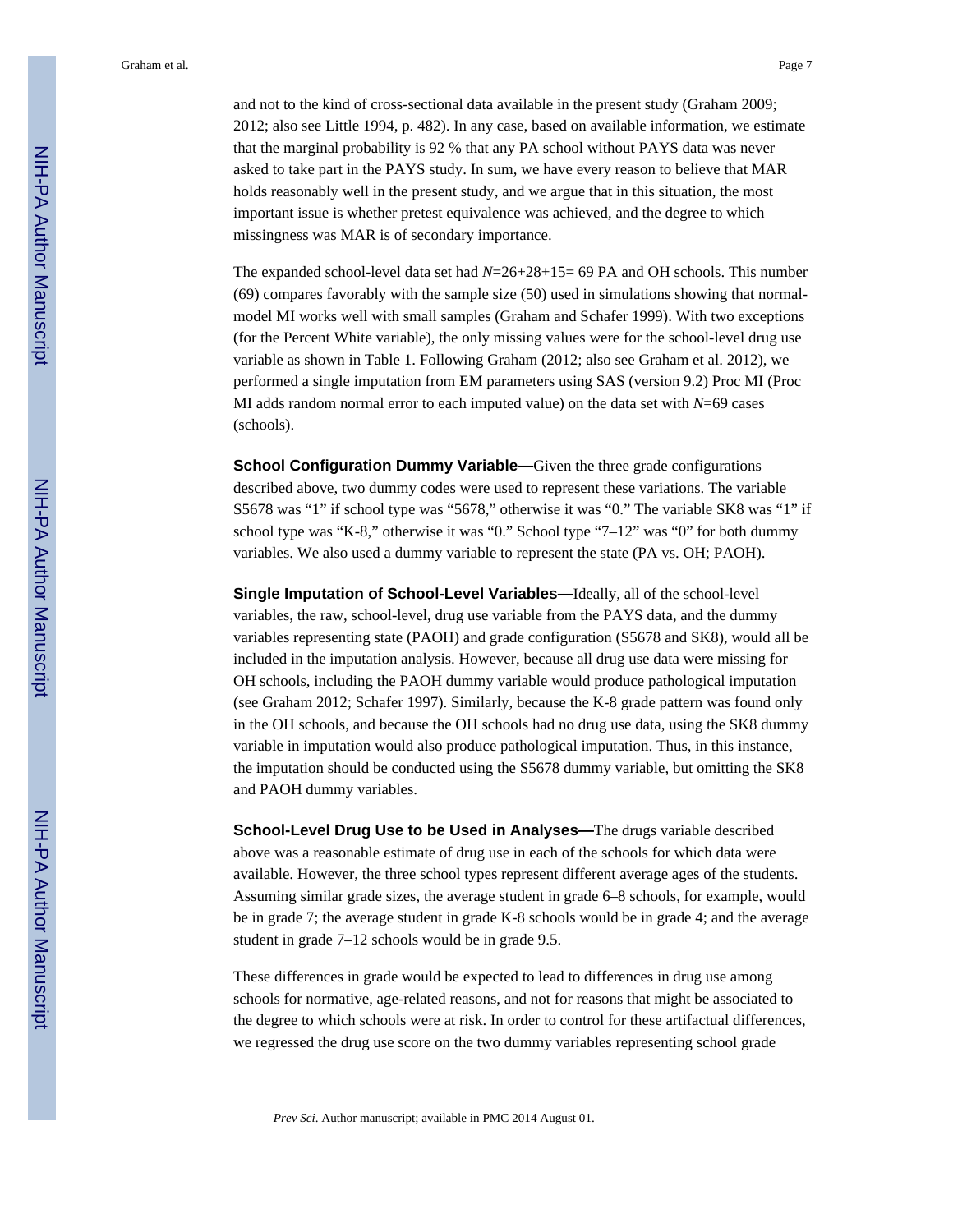configuration. The variable used in subsequent analyses was the residual from that analysis (Rdrugs), that is, drug use controlling for school configuration.

#### **Assignment Procedure**

Our goal was to follow the procedure outlined by Graham et al. (1984) to arrive at a single composite stratifying variable for randomization based on the school-level variables available. To begin, seven key variables from the imputed data set were subjected to principal components analysis. The promax rotated factor pattern for the seven, key, schoollevel variables is shown in Table 2.

**Interpretation of the Factors—**The primary purpose of the principal components analysis in this context is to find combinations of variables that are closely related in the study sample. It is a bonus if the combinations of variables loading on each factor have common substantive meaning. In this instance, the first factor (component) was dominated by the number of grades in the school, percent white, enrollment per grade, and rurality. This factor could be thought of as a "rurality" factor. Schools in more rural areas tend to cover more grades, have smaller numbers of students per grade, and tend to have a larger proportion of white students.

The second factor appears to be somewhat more broadly defined. Schools with higher drug use also tend to have lower test scores. In this case, higher drug use and lower scores are also associated with a higher proportion of students receiving free or assisted lunch (we also explored performing the imputation and principal components analyses separately within PA and OH schools; despite the lack of the Rdrugs variable in the OH schools, the results of the principal components analysis within each state were very similar to what appears in Table 2).

**The Composite Inflate-Suppress (CIS) Continuum—**In the next step of the assignment procedure, Graham et al. (1984) suggested thinking about the effects on internal validity of pretest differences on these two factors. Often it is easy to see these effects for one or more of the factors. Suppose, for example that schools in the present study that were high on factor 2 (higher drug use, lower test scores) were assigned to the program group, and schools low on factor 2 (lower drug use, higher test scores) were assigned to the control group. In this instance, it is rather clear that this kind of pretest difference would tend to suppress true program effects (program would look less effective than it really was). On the other hand, pretest differences on other factors may be less clearly interpreted. In our study, for example, it is not as obvious whether pretest differences on Factor 1 would tend to suppress or inflate apparent program effects.

**Combining Factors: The CIS Score—**In the Graham et al. (1984) procedure, all factors were recoded so that all were in the same direction in the single CIS continuum, such that, for example, high values for all factors were associated with the "inflate" end of the continuum. However, even in the present study, where only one of the factors could be placed clearly on that continuum, it makes sense to combine the factors to obtain the CIS Score in order to create a single stratification variable incorporating all relevant information.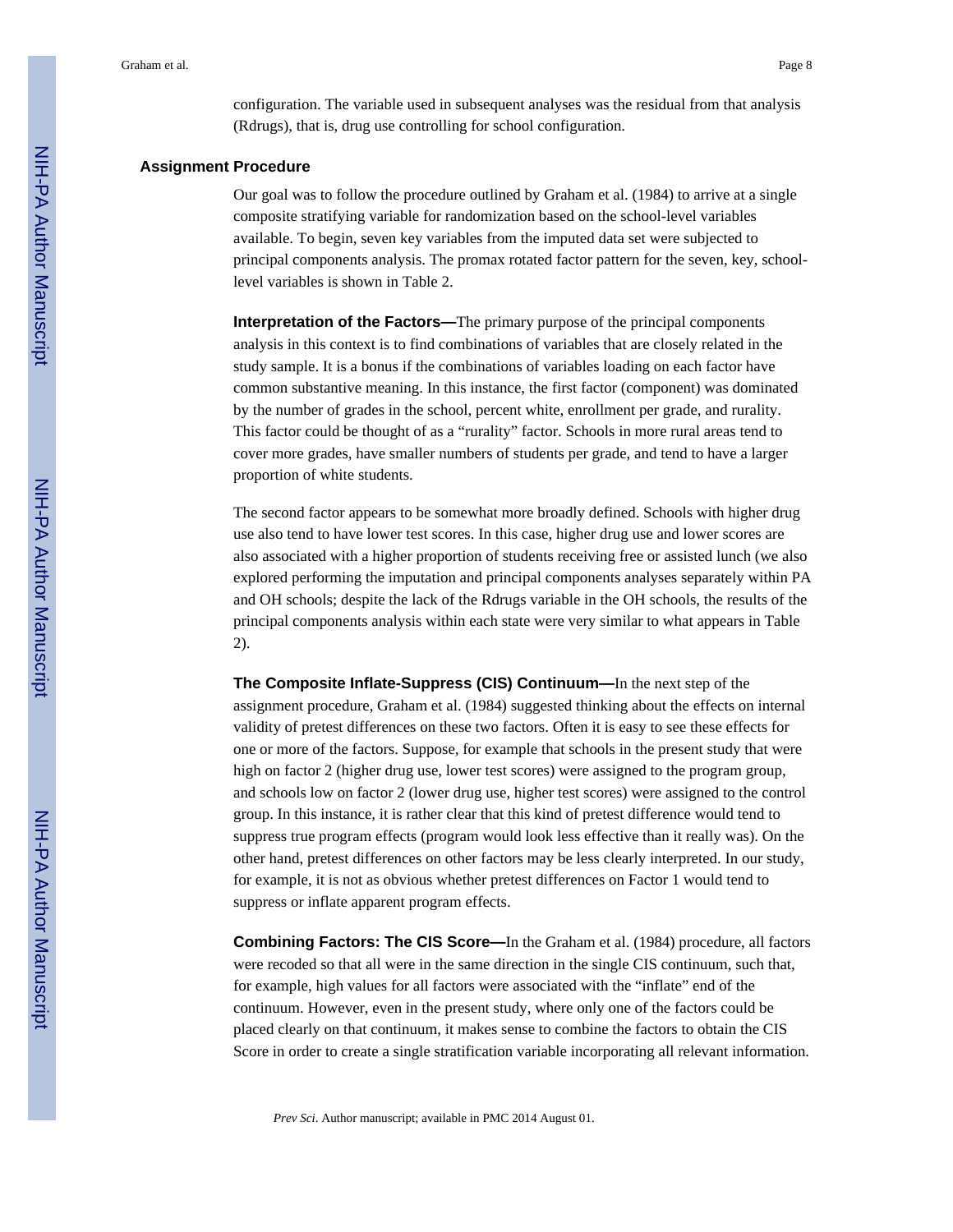In this instance, because the two factors were observed to be positively correlated  $(r=22;$ see Table 2), it made sense to combine the two factors in their original form. As recommended in Graham et al. (1984), we generated factor scores for the two factors, and simply averaged them to create the set of CIS scores.

**Stratified Random Assignment to Groups—The CIS score is a single variable that is** a good basis for stratified random assignment to groups. Factor scores, on which the CIS score was based, are standardized variables (mean=0; standard deviation=1). Thus, the overall CIS score retains the mean of 0, but the standard deviation for the average of the two factor scores will always be somewhat smaller than 1, typically around .75, depending on the correlation between the factor scores.

The CIS score took on a unique value for the 26 PA and 15 OH schools that were part of the DRSR project. We broke the CIS score into three strata within each state. Within PA schools the eight schools with the lowest CIS scores (highest test scores, least drug use, fewest grade levels, least white, least rural) were in stratum 0, the nine schools with intermediate CIS scores were in stratum 1, and the nine schools with the highest CIS scores (lowest test scores, most drug use, most grade levels, most white, most rural) were in stratum 2. Within the OH schools, the three groups had the same meaning, but to help with the assignment to three conditions, there were three schools in stratum 0, six schools in stratum 1, and six schools in stratum 2.

We then assigned schools at random to the three program conditions (rural, classic, control) from within each stratum, within each state. Of the 26 PA schools recruited, nine were assigned randomly to the rural and control conditions, and eight were assigned to the classic condition. Of the 15 OH schools originally recruited, five were assigned randomly to each of the three conditions (rural, classic, and control).

#### **Preliminary Tests of Equivalence**

First, we verified that the assignment procedure worked to provide group equivalence on the school-level variables relating to CIS score. We conducted a simple ANOVA (SAS Proc GLM), with Program (Rural, Classic, Control) listed as a class variable. Table 3 presents the results for the overall *F* test. As expected, program group membership was unrelated to the CIS score, the two factors making up the CIS score, and the seven items making up the factors. Note that these tests were conducted on the imputed data set. The only variable truly affected by the missing data was the rdrugs variable; what is shown here represents a conservative estimate of the program effect on this variable.

#### **"Random" Assignment to Groups in the Real World: Post-Assignment**

Adjustments Initially, 41 schools were assigned to the three conditions using a randomizing procedure described above. The assignment procedure involved developing three strata, within each state, based on the several school-level variables described above. Schools within each state were then randomly assigned to the three conditions from within each of the strata. As described above, the initial random assignment was successful in creating three conditions that were not significantly different on any of the school-level factors. It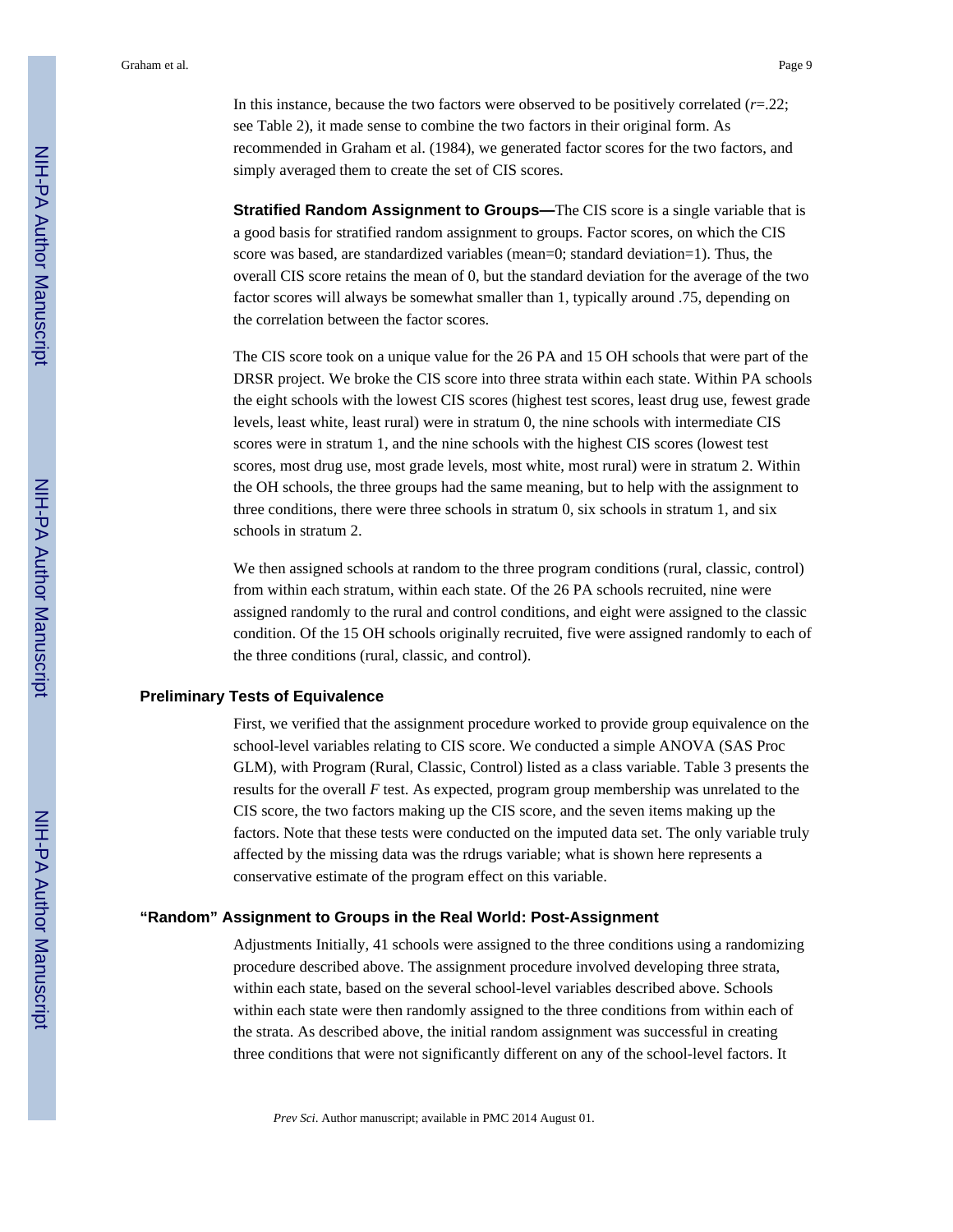Graham et al. Page 10

was also successful in generating nearly equal numbers of schools, from each of the strata, within each state. Table 4 shows the relevant assignment numbers based on the original assignment.

After random assignment was complete, and after several pre-intervention steps had already been taken that would preclude redoing the random assignment, six schools withdrew from the study (three from OH, three from PA). Schools withdrawing after assignment is, unfortunately, all too common in school-based research. It happened that four of the withdrawn schools were from condition 1 (DRS classic), and two were from condition 2 (DRS rural). The numbers of schools withdrawing from each stratum/condition combination and from each condition, overall, are represented using negative superscripts in Table 4.

Four replacement schools were found, all from OH, resulting in a final total of 39 schools. Within OH, two of the lost schools were from stratum 0 (highest test scores, lowest numbers of free lunch, and lowest rurality). One of these schools was in condition 1; one was in condition 2. As it happened, two of the replacement schools were also in this stratum. It seemed reasonable, then, to reassign these new schools to the two conditions. Thus, one of these was randomly assigned to be in condition 1 (DRS classic); the other was assigned to be in condition 2 (DRS rural).

The remaining lost school in OH was in stratum 1 (intermediate test scores, school lunches, and rurality). This school had been assigned to condition 2 (DRS Rural). Only one of the replacement schools was in this stratum, so that school was assigned to condition 2. The final replacement school, which was in stratum 2 (lowest scores, highest school lunches, highest rurality), was assigned to condition 1 because a total of four schools had been lost from condition 1 and only one replacement school had been assigned to that condition. Positive superscripts are used in Table 4 to show the stratum/combinations of the replacement schools.

#### **Tests of Equivalence on Pretest Data**

Finally, after making post-assignment adjustments, we conducted analyses on the 39 schools to determine if pretest equivalence was achieved on the main drug use-dependent variables under study. In this case, we performed a mixed effects analysis using SAS Proc Mixed. The dependent variables for these analyses (summarized in Table 5) were the lifetime use, use in the previous 30 days of alcohol, cigarettes, marijuana, and chewing tobacco. For example, the lifetime alcohol item was, "How many drinks of alcohol have you had in your entire life?" (responses ranged from 1="none" to 10="More than 100 drinks"); the 30-day smoking item was, "How many cigarettes have you smoked in the past 30 days? " (responses ranged from 1="none" to 8="More than two packs of cigarettes"). The mixed effects analysis treated intercept as a random effect, thereby controlling for the intraclass correlation in the analyses. We tested two orthogonal effects in these analyses: (a) any program vs control (rural+classic vs control), and (b) rural vs classic. The results of these tests are summarized in Table 5.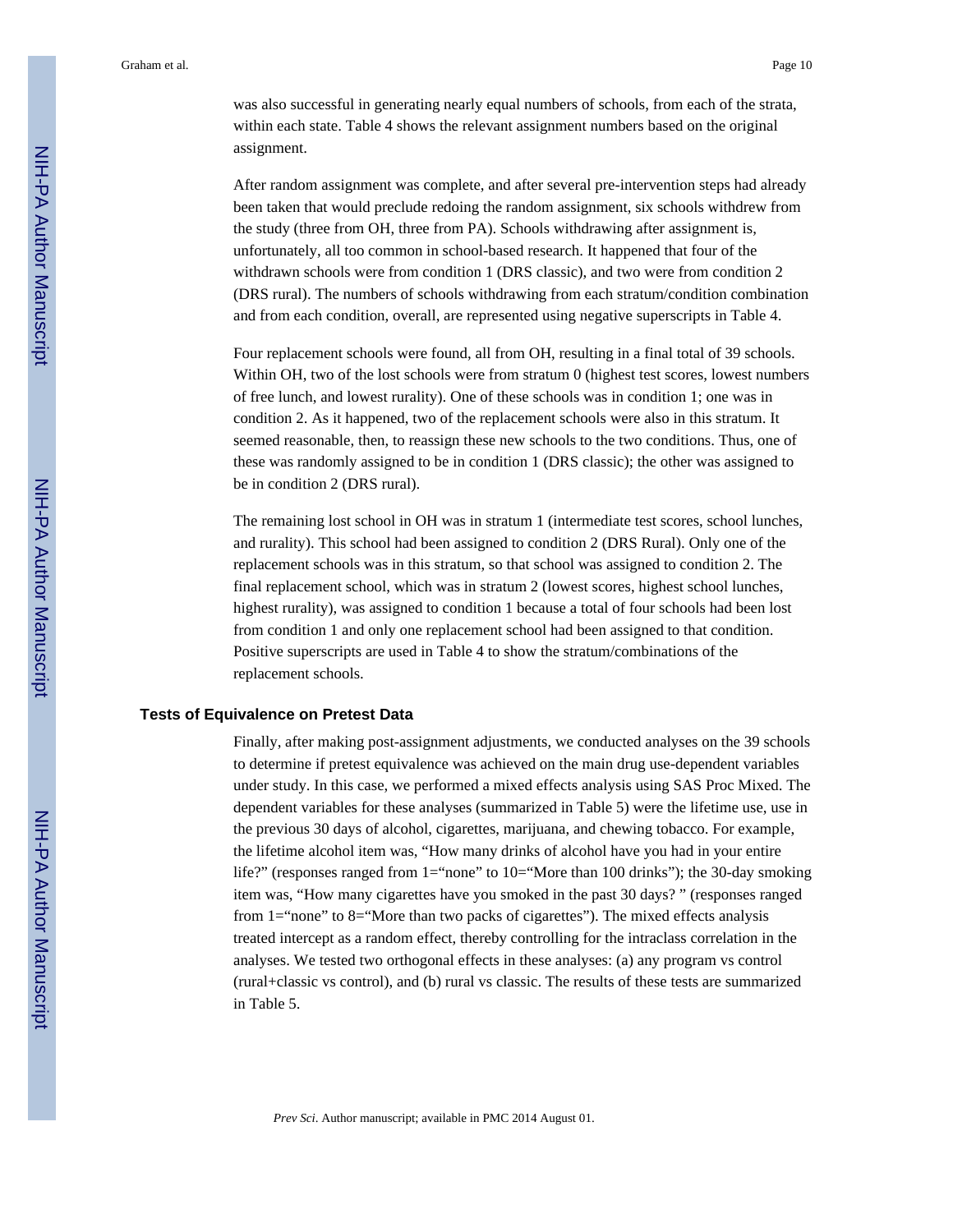Program group membership was not significantly related to pretest measures of any of the main DVs (use of alcohol, cigarettes, marijuana, chewing tobacco; smallest *p*=.15), thus verifying that pretest equivalence was achieved (see Table 5).

#### **Discussion**

The random assignment procedure used in the present study followed the procedure outlined by Graham et al. (1984). As with the original version, our procedure combined several school-level variables that could, if not properly controlled, have an undesirable effect on the internal validity of the study. New to this study was the addition of relevant archival, school-level, drug use data for many (but not all) of the schools taking part in our study. Also, new to this study was the use of a modern missing data imputation procedure. Because of this, we were able to make use of the partial drug use data, and to incorporate these highly relevant data into our assignment procedure. As with the original study, assignment produced experimental and control conditions for which no significant differences existed for the CIS score, for the two factors making up that score, or for any of the seven schoollevel variables used in the procedure.

To be sure, it is never desirable to lose participating schools after random assignment is complete. However, losing participating schools at various points along the way is a common reality of doing research in the real world. Although the ad hoc replacement of schools does force a deviation from true random assignment, the process and impact of such replacement of schools was relatively painless in our study because we were able to make use of a simple extension of our assignment procedure. It was an easy matter to place possible replacement schools into the three strata of the CIS score, and to assign new schools to conditions in a way that would minimize pretest differences between groups. It is a testimony to these efforts that our final assignment produced groups that showed no statistically significant differences on any of the drug use variables that will serve as the primary dependent variables in our study.

The procedure described in this article should prove an asset to those conducting group randomized trials that are common in the prevention literature. This study offers further evidence in support of the random assignment procedure initially described by Graham et al. (1984). It also extends that earlier work by offering a useful missing data analysis alternative when some of the key school-level data are missing at the time the randomization is conducted. Limitations to this method as well as alternative assignment approaches vis-à-vis the procedure used in this study are discussed below.

#### **Limitations to Assignment Procedure**

**Statistical Power—**One important consideration in group randomized trials is pretest equality, something the procedure outlined in this study addresses; however, equally important is maintaining sufficient power to detect intervention effects. In the case of the DRSR project, as is typical of many school-based intervention studies, power issues were dealt with in our original proposal to the funding agency. At that time, the proposed number of schools (39) was deemed to have sufficient power to detect effects of the magnitude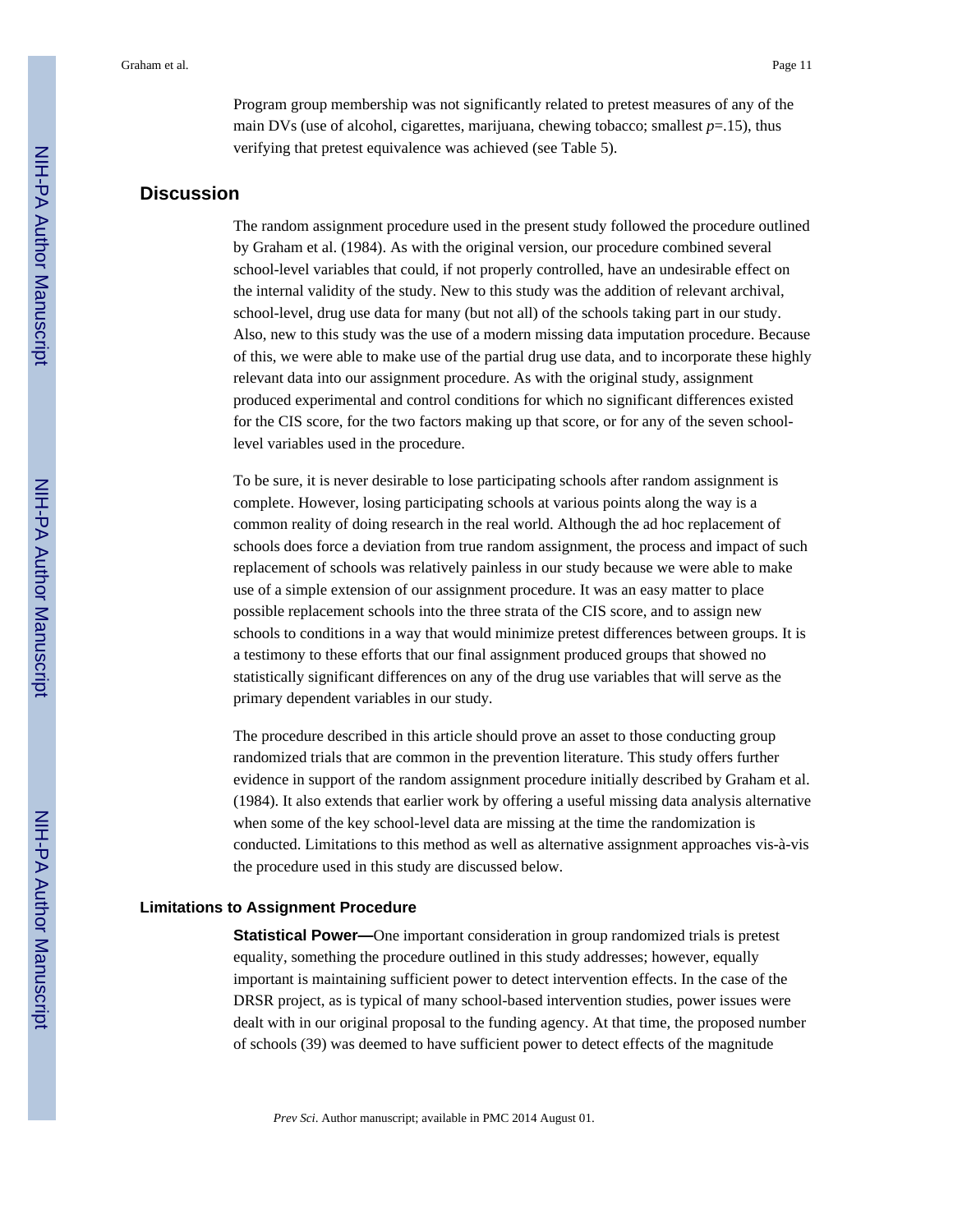expected. At the assignment stage of the project, there was no new information available to update our power estimates.

An additional power consideration is the number of strata used in assignment. In our view, less stratifying is best in contexts where few level 2 units (schools) are available for randomization. Statisticians recommend that the analysis model should take the stratification into account (e.g., see Kahan and Morris 2012; Matts and Lachin 1988). When there are few stratifying variables, the proper analysis is straightforward. However, as the number of stratifying variables (and levels) increases, making use of the proper analysis becomes more of difficult. A major concern is that including the stratifying variables as covariates in the analysis model takes degrees of freedom away from the already limited denominator degrees of freedom, which can reduce statistical power. This is especially true when there are very few level 2 units assigned to each treatment condition. In our procedure, with relatively few strata used in the assignment, there is nothing that would materially affect the power to detect treatment effects provided that the later program effects analyses take stratification appropriately into account. These points will typically be true with any project considering using this assignment procedure.

**Inflate-Suppress Continuum—**Another issue involved in using the assignment procedure employed in this study is how to assign factors to the inflate-suppress continuum. In our study, one factor clearly would suppress true program effects while the effect of the other factor was not obvious. In other studies, it can also be difficult to judge with any accuracy whether a particular factor will have an inflating or suppressing effect on the program. Also, although we were not able to think of any examples, it remains a possibility that two factors (or items within factors, for that matter) could be positively correlated and still have one be inflating and the other suppressing. However, it may well be that neither of these issues is a major concern. Although more research should be done to bear this out fully, preliminary simulation work with our current data showed that the group equivalence results on the seven school-level variables were essentially the same whether one factor was added to the other, or one factor was subtracted from the other. That is, at least preliminary evidence suggests that the benefits of averaging are found regardless of how the factors are scaled.

#### **Alternate Assignment Approaches to Assignment**

Available methods for addressing pretest equivalence of conditions in randomized trials have ranged from simple random assignment of subjects (units), at one extreme, to individual subject (unit) matching at the other extreme. The advantage of simple random assignment is that all subject variables, measured and unmeasured, will be equivalent (with a known probability) in the treatment and control groups. A further advantage of using simple random assignment is that the analysis of the treatment effects is straightforward (e.g., ANOVA, ANCOVA, or regression analysis and similar methods).

On the other hand, the advantage of matching is that measured variables involved in matching are guaranteed to be equivalent at pretest in treatment and control groups. However, with matching there is no guarantee that unmeasured subject variables will also be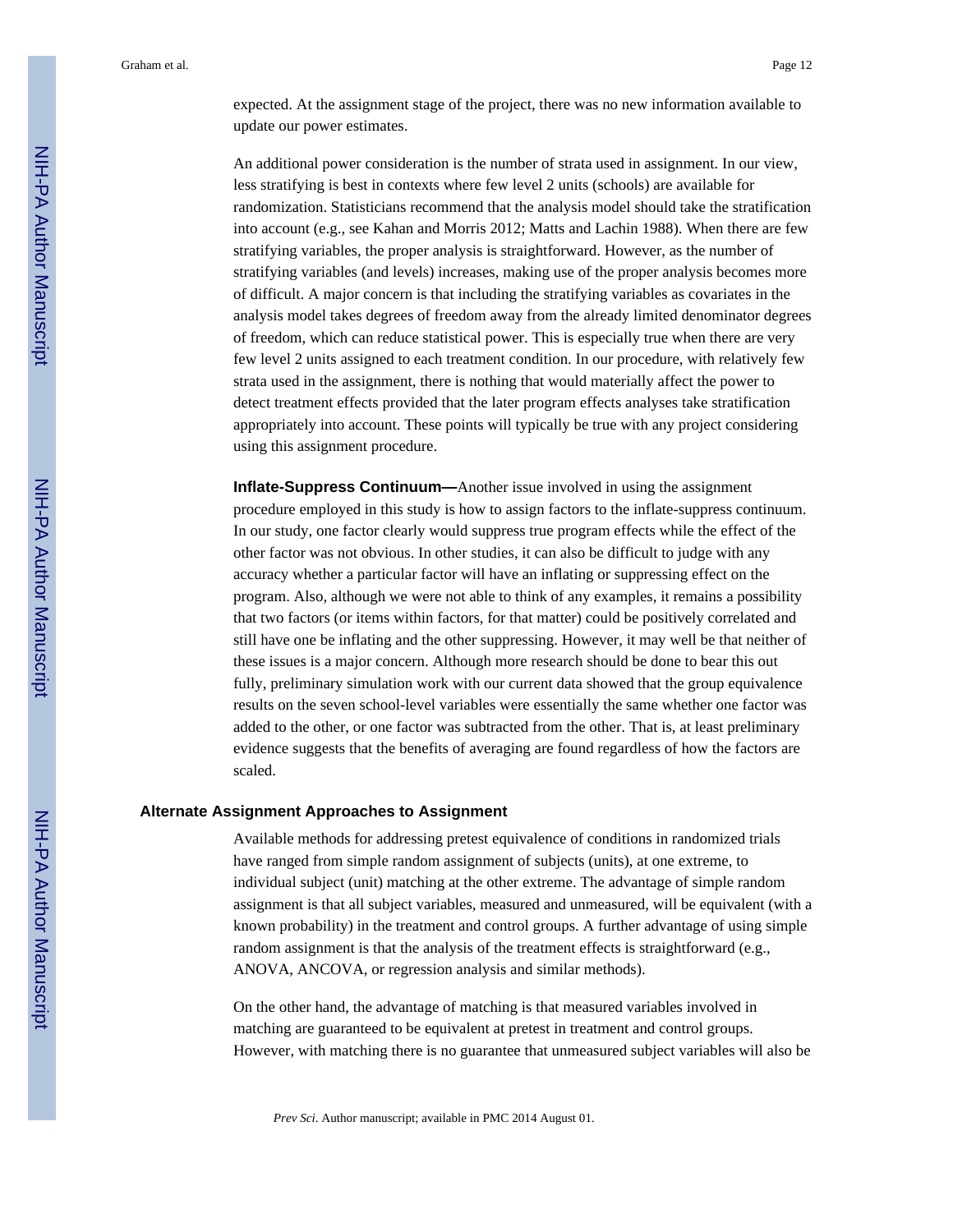equivalent in treatment and control groups. Further, because one subject (unit) in the treatment group is yoked with one subject (unit) in the control group, different statistical analyses are required.

Randomizing procedures that move away from simple random assignment, most notably stratified random assignment, retains much of the benefit of simple random assignment. With stratified random assignment, pretest equivalence is more likely to occur on variables involved in the stratification, even with somewhat smaller sample sizes, but pretest equivalence is still guaranteed for unmeasured subject variables with a certain probability. The drawback is that treatment effect analyses must be modified somewhat to take the stratifying variables into account. When just one variable is used for stratification, the modified analysis, including the stratifying variable(s) as covariates in the regression model, is a simple departure from the initial regression analysis. In fact, with just a single stratifying variable, there could well be a net gain in statistical power. However, more substantial departures from simple random assignment may not have such desirable qualities. Having two or more stratifying variables, for example, could produce a net loss in statistical power over simple random assignment, mainly due to loss of denominator degrees of freedom in the analysis.

Other approaches (e.g., see Xu and Kalbfleisch 2010) appear to be between simple random assignment and subject matching. With the Xu and Kalbfleisch approach (which they refer to as the BMW approach), simple random assignment of subjects to conditions is repeated several times (e.g., 10–20 times), and the optimal solution is obtained with respect to propensity score distances. Our opinion is that this procedure, and others like it, will, like matching, produce better pretest equivalence on measured variables involved in the assignment procedure. However, because the procedure makes use of matching, the guarantees of simple random assignment for equivalence on all unmeasured variables will necessarily be weakened. Further, because of the optimization approach taken in selecting the particular assignment used, it is not clear what analysis adjustments would need to be taken in order to obtain proper statistical conclusions.

We conclude that there are essentially three types of assignment procedures. One is simple random assignment including stratified random assignment with very few stratifying variables; a second is subject matching; and the third is a hybrid approach, such as that suggested by Xu and Kalbfleisch (2010) that seem to take the middle ground between simple random assignment and complete matching.

Although all three of these assignment approaches have value in different research contexts, we believe that the simple random assignment/limited stratified random assignment will work best in school-based prevention research. Generally in the school-based context there are relatively little data available prior to assignment, and data that are available are typically school-level data from previous years. Indeed, practical issues typically determine what cluster-level variables are available for use in assignment, and a researcher is often at the mercy of what archival data can be located. Also important is that available archival data are at best proxies for the possible confounds a researcher would ideally measure, and it is typically not feasible to collect new data prior to randomization. Despite these limitations,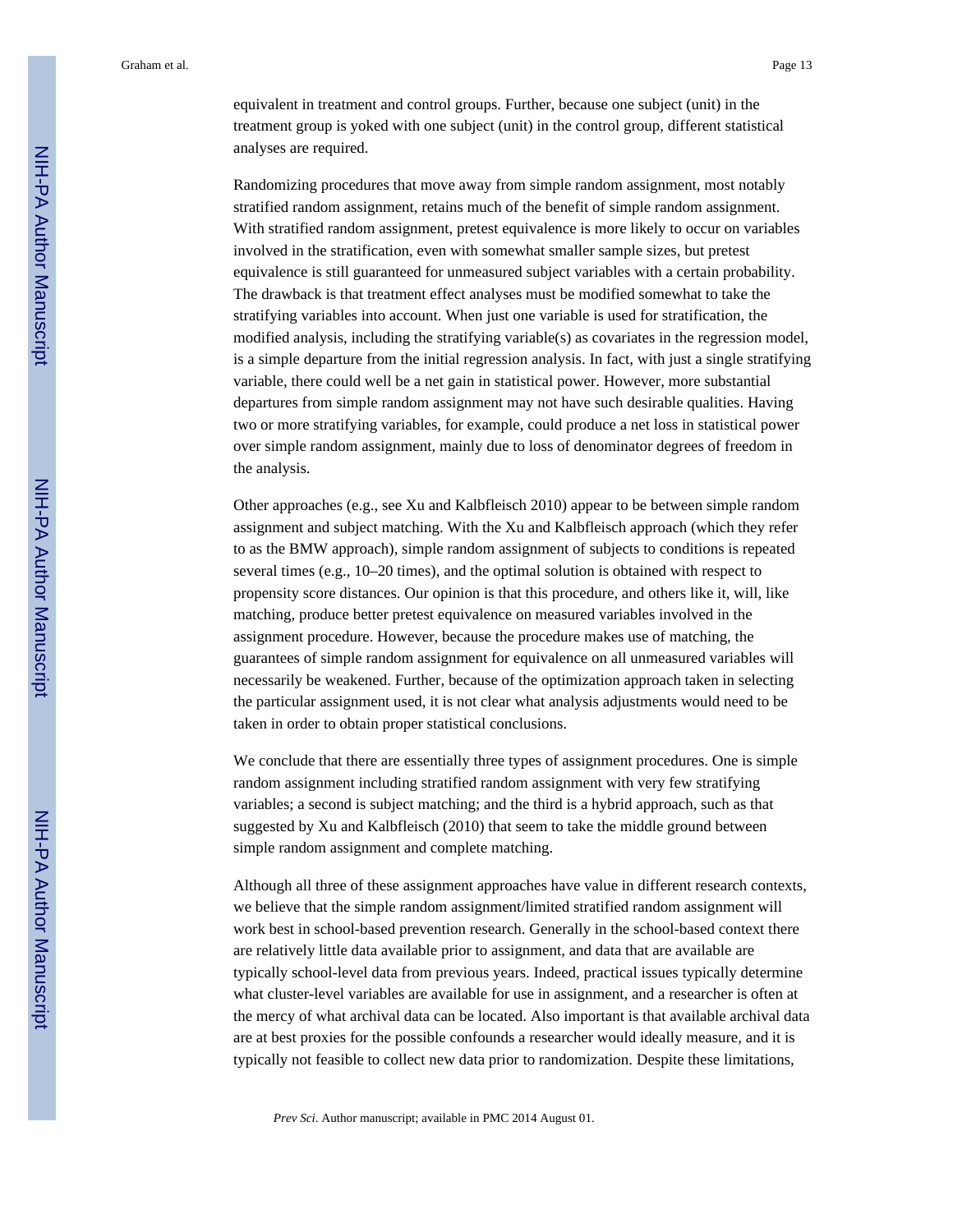even if the procedure outlined here moves the study toward pretest equivalence, it has done its job. That is, the goal of the procedure should not be to achieve exact pretest equivalence, but rather to help the researcher avoid the worst case scenario with respect to pretest equivalence. Thus, the procedure described in this study, we believe, is best for the schoolbased research context.

Other approaches (i.e., hybrid, matching) may be more applicable in research contexts with different constraints and opportunities. Moving away from random assignment, which ensures pretest equivalence on unmeasured variables, only seems advisable under certain conditions. Research contexts where better measures of potential confounds are available at the time of randomization, for example, might usefully apply a hybrid approach. More research, including simulation studies, is needed to further investigate these hypotheses and could demonstrate under what conditions each assignment procedure is optimal.

#### **Acknowledgments**

This publication was supported by grant number R01DA021670 from the National Institute on Drug Abuse to The Pennsylvania State University (Michael Hecht, Principal Investigator). Its contents are solely the responsibility of the authors and do not necessarily represent the official views of the National Institutes of Health. (NIH manuscript no. NIHMS272843).

#### **References**

- Caldwell LL, Smith EA, Collins LM, Graham JW, Lai M, Wegner L, Jacobs J. Translational research in South Africa: Evaluating implementation quality using a factorial design. Children and Youth Care Forum. 2012; 41:119–136.
- Colby M, Hecht ML, Miller-Day M, Krieger JR, Syvertsen AK, Graham JW, Pettigrew J. Adapting school-based substance use prevention curriculum through cultural grounding: A review and exemplar of adaptation processes for rural schools. American Journal of Community Psychology. 2013; 51:190–205. [PubMed: 22961604]
- Dent CW, Sussman S, Flay BR. The use of archival data to select and assign schools in a drug prevention trial. Evaluation Review. 1993; 17:159–181.
- Graham JW. Missing data analysis: Making it work in the real world. Annual Review of Psychology. 2009; 60:549–576.
- Graham, JW. Missing data: Analysis and design. New York: Springer; 2012.
- Graham, JW.; Cumsille, PE.; Elek-Fisk, E. Methods for handling missing data. In: Schinka, JA.; Velicer, WF., editors. Research methods in psychology. New York: Wiley; 2003. p. 87-114.
- Graham, JW.; Cumsille, PE.; Shevock, AE. Methods for handling missing data. In: Schinka, JA.; Velicer, WF., editors. Research methods in psychology. 2nd ed.. New York: Wiley; 2012. p. 109-141.
- Graham JW, Flay BR, Johnson CA, Hansen WB, Collins LM. Group comparability: A multiattribute utility measurement approach to the use of random assignment with small numbers of aggregated units. Evaluation Review. 1984; 8:247–260.
- Graham, JW.; Schafer, JL. On the performance of multiple imputation for multivariate data with small sample size. In: Hoyle, R., editor. Statistical strategies for small sample research. Thousand Oaks: Sage; 1999. p. 1-29.
- Hansen WB, Graham JW. Preventing alcohol, marijuana, and cigarette use among adolescents: Peer pressure resistance training versus establishing conservative norms. Preventive Medicine. 1991; 20:414–430. [PubMed: 1862062]
- Harthun ML, Dustman PA, Reeves LJ, Hecht ML, Marsiglia FF. Culture in the classroom: Developing teacher proficiency in delivering a culturally-grounded prevention curriculum. The Journal of Primary Prevention. 2008; 29:435–454. [PubMed: 18807191]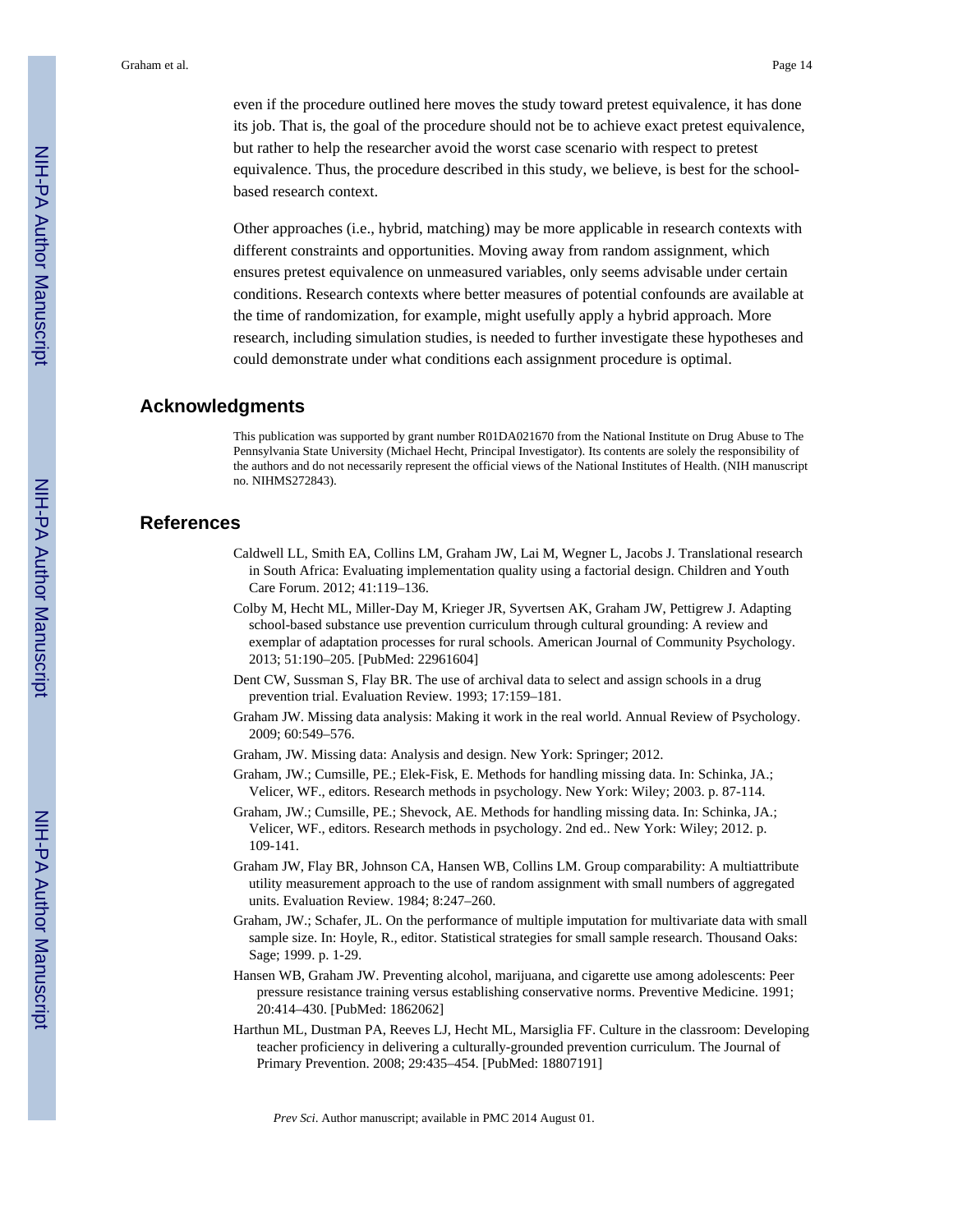- Hecht ML, Krieger JK. The principle of cultural grounding in school-based substance use prevention: The Drug Resistance Strategies Project. Journal of Language and Social Psychology. 2006; 25:301–319.
- Hecht ML, Marsiglia FF, Elek E, Wagstaff DA, Kulis S, Dustman P, Miller-Day M. Culturally grounded substance abuse prevention: An evaluation of the *keepin' it REAL* curriculum. Prevention Science. 2003; 4:233–248. [PubMed: 14598996]
- Hecht ML, Miller-Day M. The drug resistance strategies project as translational research. Journal of Applied Communication Research. 2007; 35:343–349.
- Kahan BC, Morris TP. Improper analysis of trials randomised using stratified blocks or minimisation. Statistics in Medicine. 2012; 31:328–340. [PubMed: 22139891]
- Little RJA. A class of pattern-mixture models for normal incomplete data. Biometrika. 1994; 81:471– 483.
- Little, RJA.; Rubin, DB. Statistical analysis with missing data. 2nd ed.. Hoboken: Wiley; 2002.
- Matts JP, Lachin JM. Properties of permuted-block randomization in clinical trials. Controlled Clinical Trials. 1988; 9:327–344. [PubMed: 3203524]
- Miller-Day M, Pettigrew J, Hecht MLM, Shin Y, Graham J, Krieger J. How prevention curricula are taught under real-world conditions: Types of and reasons for teacher adaptations. Health Education. 2013; 113(4) in press.
- Ringwalt CL, Vincus A, Ennett S, Johnson R, Rohrbach LA. Reasons for teachers' adaptation of substance use prevention curricula in schools with non-white student populations. Prevention Science. 2004; 5:61–67. [PubMed: 15058914]
- Schafer JL, Graham JW. Missing data: Our view of the state of the art. Psychological Methods. 2002; 7:147–177. [PubMed: 12090408]
- Schafer, JL. Analysis of incomplete multivariate data. New York: Chapman and Hall; 1997.
- Xu Z, Kalbfleisch JD. Propensity score matching in randomized clinical trials. Biometrics. 2010; 66:813–823. [PubMed: 19995353]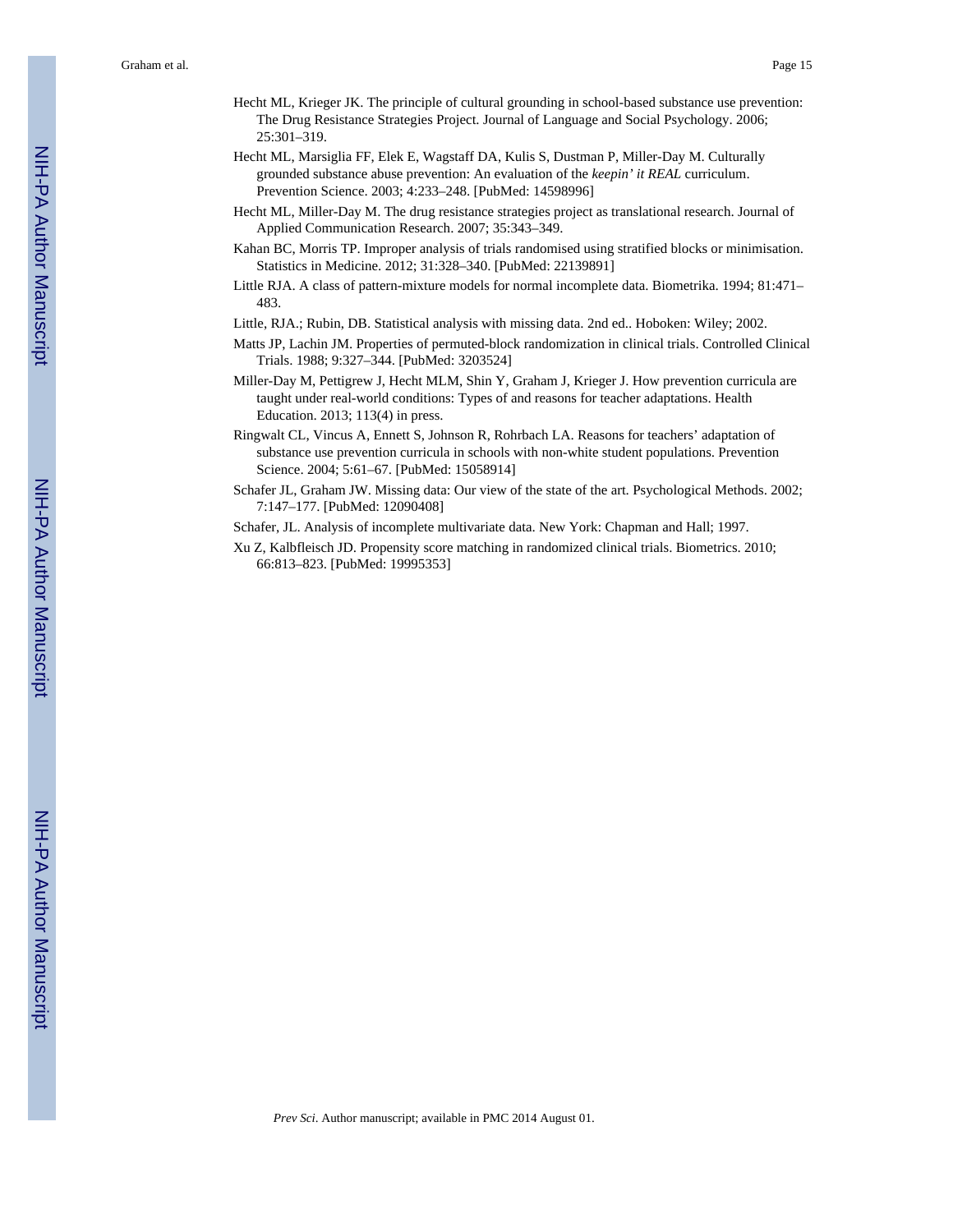#### **Table 1**

|                                            | <b>NCES</b><br>data | PA or OH<br>Department of<br><b>Education data</b> | <b>PAYS</b><br>drug<br>use data | <b>Number</b><br>of<br>schools |
|--------------------------------------------|---------------------|----------------------------------------------------|---------------------------------|--------------------------------|
| PA school; DRS project, with drug use data |                     |                                                    |                                 | 15                             |
| PA school; DRS project, no drug use data   |                     |                                                    | $\Omega$                        | 11                             |
| PA school; not in DRS project              |                     |                                                    |                                 | 28                             |
| OH school                                  |                     |                                                    | $\Omega$                        | 15                             |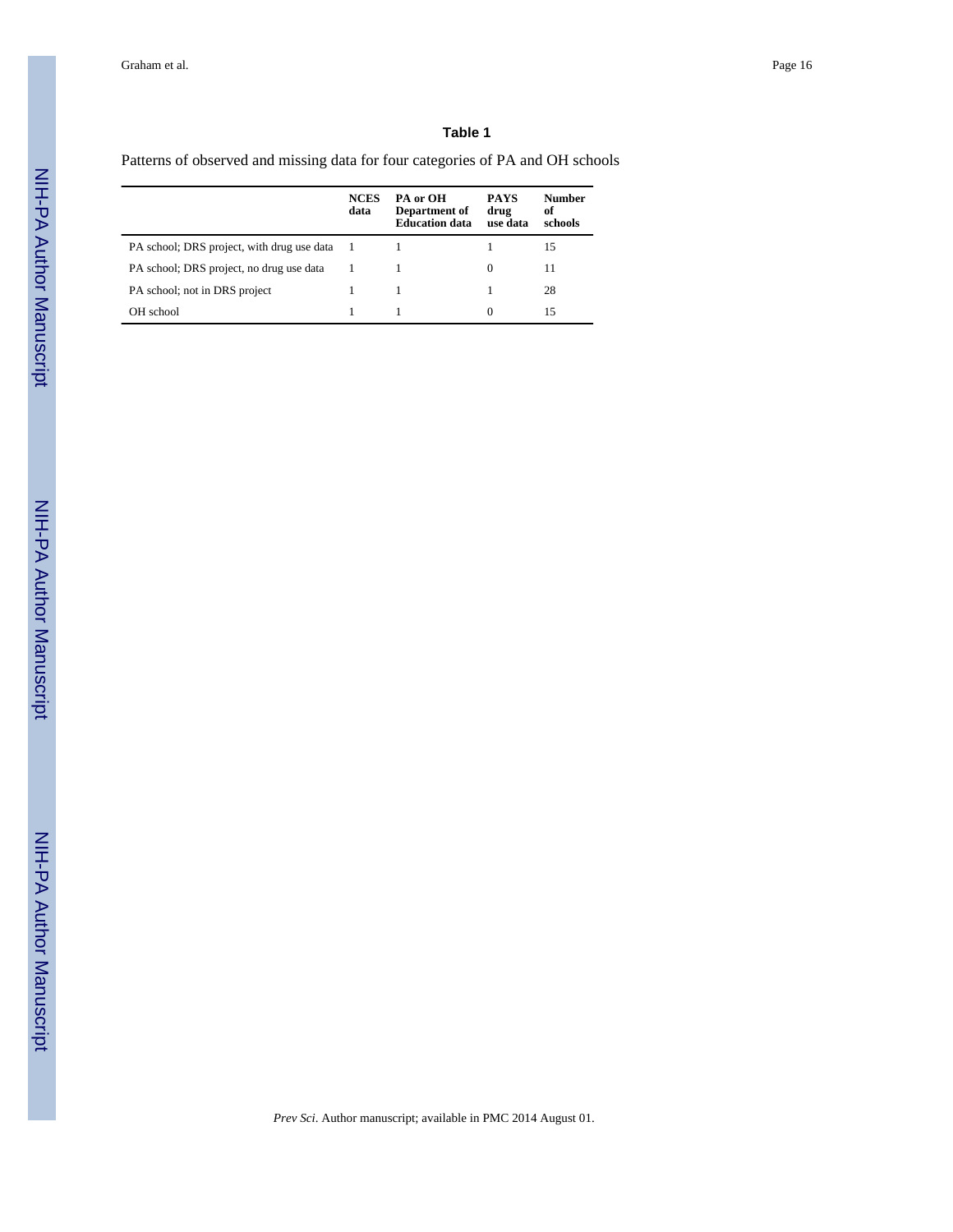#### **Table 2**

Promax rotated factor pattern (standardized regression coefficients) from principal components analysis

|                 | <b>Factor 1</b> | Factor 2 |
|-----------------|-----------------|----------|
| Numgrades       | .85             | $-02$    |
| Petwhite        | .75             | $-.19$   |
| Npergrade       | $-71$           | $-25$    |
| Rurality        | .67             | .06      |
| Rdrugs2 (resid) | $-.18$          | .83      |
| <b>Scores</b>   | - 11            | $-.78$   |
| Petlunch        | .08             | .68      |

Note: The correlation between the two factors was *r*=.22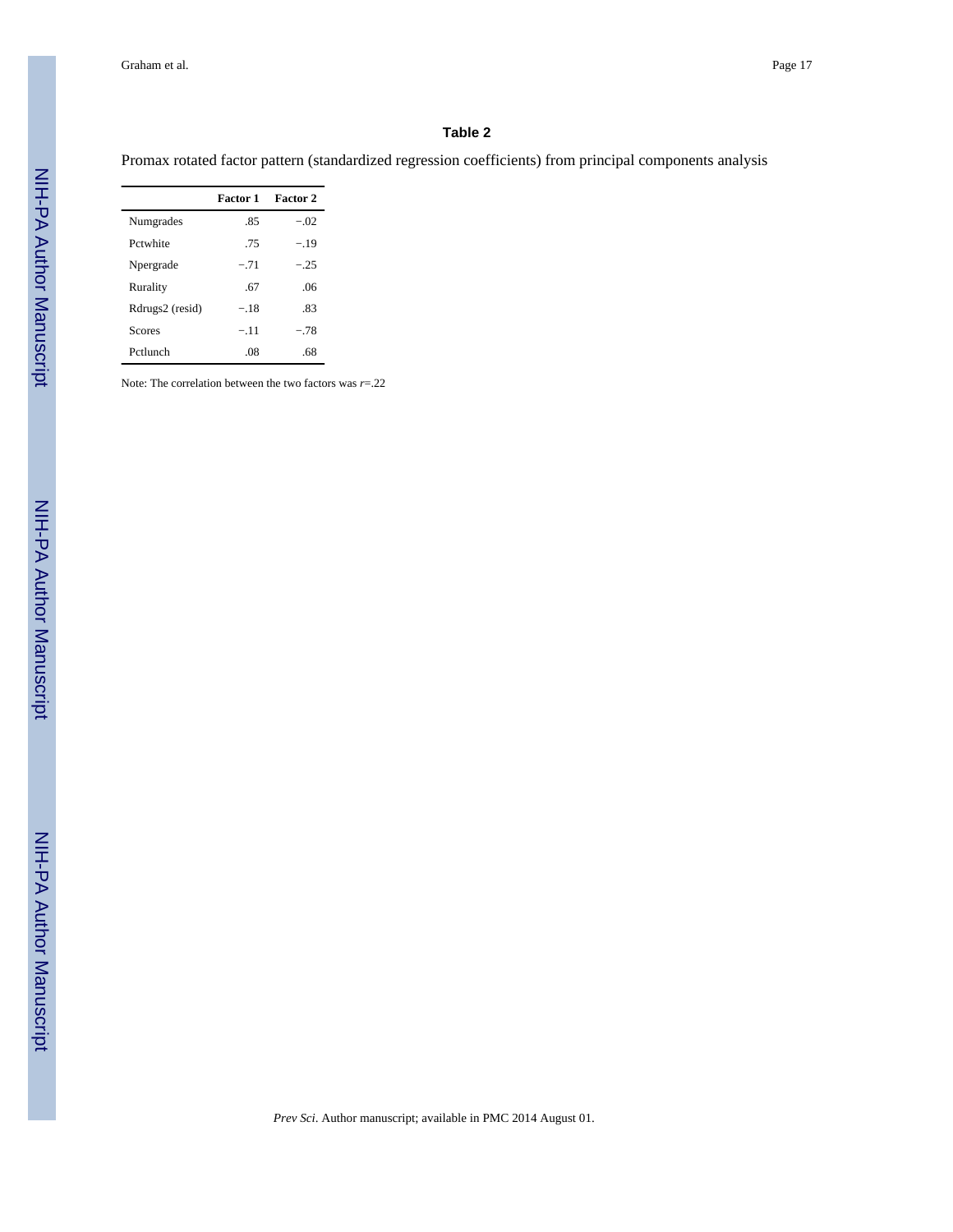Graham et al. Page 18

#### **Table 3**

Significance tests for group equivalence on CIS-related variables

| Variable            | F(2, 38) | p   |
|---------------------|----------|-----|
| CIS                 | 0.25     | .78 |
| Factor1             | 1.05     | .36 |
| Factor <sub>2</sub> | 0.08     | .93 |
| Rurality            | 0.45     | -64 |
| Npergrade           | 1.62     | .21 |
| Numgrades           | 0.41     | .67 |
| Pctwhite            | 1.60     | 21  |
| Petlunch            | 0.10     | .90 |
| <b>Scores</b>       | 0.22     | .81 |
| Rdrugs              | 0.80     | 46  |

Note: Post hoc tests with the Duncan test showed no significant differences ( $p$ <.10) for any individual comparisons.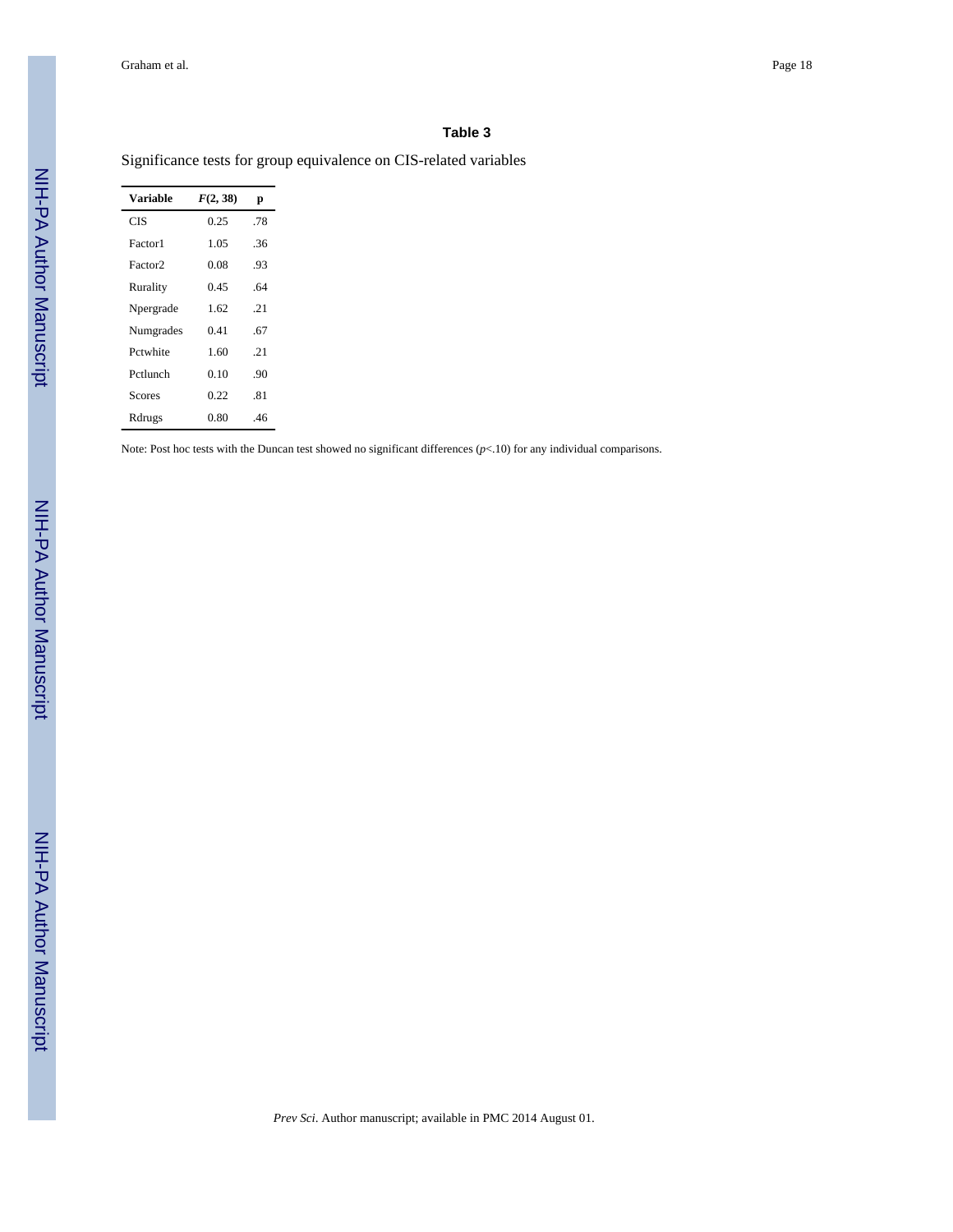**Table 4**

Original assignment numbers Original assignment numbers

|                                      | condition     |  | Pennsylvania Ohio condition          |            |
|--------------------------------------|---------------|--|--------------------------------------|------------|
|                                      |               |  |                                      |            |
| Stratum 0 (highest test scores)      | $2^{-2}$ 3    |  | $1 - 1 + 1 - 1 + 1$                  |            |
| Stratum 1 (intermediate test scores) |               |  |                                      | $2^{-1+1}$ |
| Stratum 2 (lowest test scores)       | $\frac{1}{2}$ |  | $2^{+1}$                             |            |
| Overall                              |               |  | 9 $8^{-3}$ 9 5 $5^{-1+2}$ $5^{-2+2}$ |            |
|                                      |               |  |                                      |            |

Note: A negative superscript  $(-1)$  indicates that a school in this stratum/condition combination withdrew from the study. A positive superscript  $(+)$  indicates a replacement school was in this stratum/ condition combination. Test scores refers to academic achievement. Test scores were inversely related to substance use so that stratum 2 had the lowest test scores and highest drug use. Condition was Note: A negative superscript ( $-1$ ) indicates that a school in this stratum/condition combination withdrew from the study. A positive superscript ( $+1$ ) indicates a replacement school was in this stratum/ condition combination. Test scores refers to academic achievement. Test scores were inversely related to substance use so that stratum 2 had the lowest test scores and highest drug use. Condition was assigned as 0=control; 1=classic; 2=rural assigned as 0=control; 1=classic; 2=rural